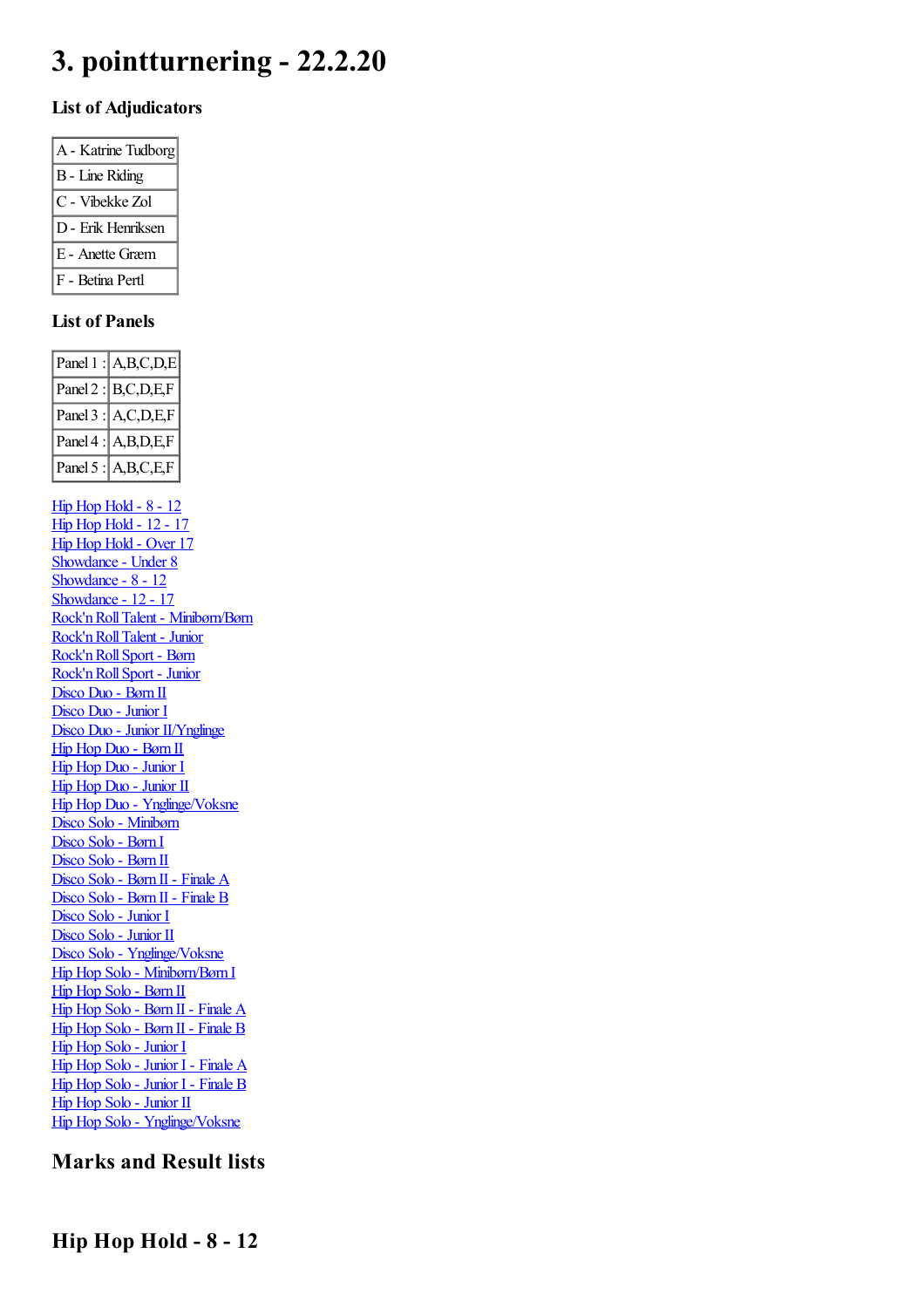### **Final**

# **HipHop**

|  |  |  |  | $ Cpl A B C D E 1-1 1-2$ Result Name |            |
|--|--|--|--|--------------------------------------|------------|
|  |  |  |  |                                      | Sisterhood |
|  |  |  |  |                                      | Candy Crew |

# **Total**

| Cpl   HipHop   Total   Result |  |            |
|-------------------------------|--|------------|
|                               |  | Sisterhood |
|                               |  | Candy Crew |

# **Hip Hop Hold - 8 - 12**

| 1 (11) Sisterhood | VSD. |
|-------------------|------|
| (12) Candy Crew   | FDF  |

# <span id="page-1-0"></span>**Hip Hop Hold - 12 - 17**

### **Final**

## **HipHop**

|    |              |                |   |   |  |  | $ Cpl A B C D E 1-1 1-2 1-3 1-4 1-5 Result Name$ |            |
|----|--------------|----------------|---|---|--|--|--------------------------------------------------|------------|
| 16 |              | $5^{\circ}$    | 4 | 4 |  |  | 5                                                | Toxic      |
|    | $^{\prime}2$ |                |   |   |  |  | 2                                                | Iconic     |
| 18 | 4            | $\overline{4}$ |   |   |  |  |                                                  | K-Killaz   |
| 19 |              |                |   | 3 |  |  | 3                                                | Wanna Play |
| 20 |              |                |   |   |  |  |                                                  | Unity      |

## **Total**

|                 | Cpl HipHop Total Result |   |   |            |
|-----------------|-------------------------|---|---|------------|
| 16              |                         | 5 | 5 | Toxic      |
| 17              | $\mathfrak{D}$          | 2 | 2 | Iconic     |
| 18              |                         |   | 4 | K-Killaz   |
| 19              | 3                       | 3 | 3 | Wanna Play |
| $\overline{20}$ |                         |   |   | Unity      |

# **Hip Hop Hold - 12 - 17**

|   | 1 $(20)$ Unity  | <b>SSF</b> |
|---|-----------------|------------|
|   | 2 $(17)$ Iconic | <b>FDF</b> |
| 3 | (19) Wanna Play | <b>HSD</b> |
| 4 | $(18)$ K-Killaz | FDF        |
| 5 | $(16)$ Toxic    | LGF Dans   |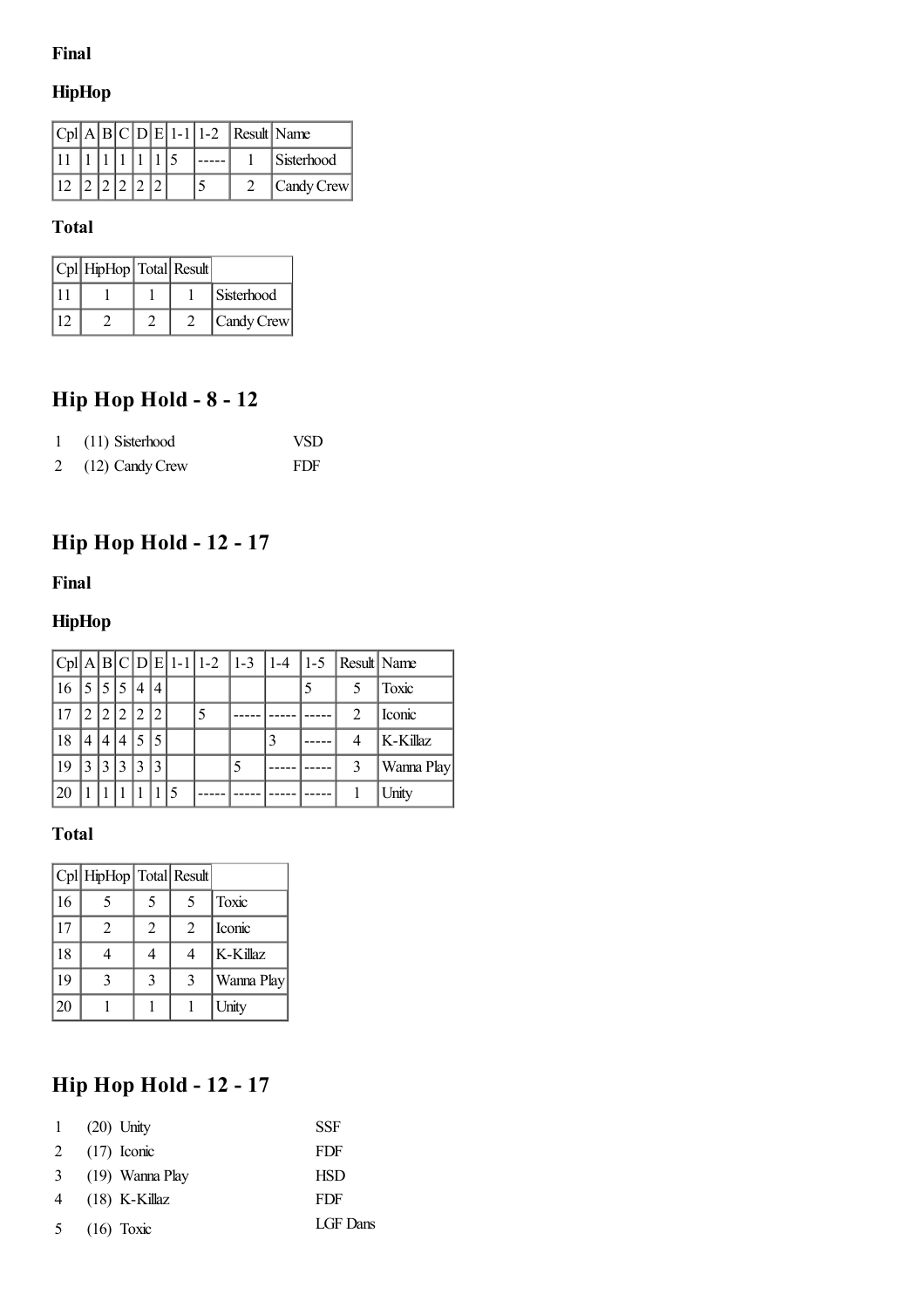# <span id="page-2-0"></span>**Hip Hop Hold - Over 17**

#### **Final**

### **HipHop**

|     |  |  |  |  | $ Cpl A B C D E 1-1 1-2 1-3 $ Result Name |                           |
|-----|--|--|--|--|-------------------------------------------|---------------------------|
|     |  |  |  |  |                                           | <b>LIUVENILEZ</b>         |
|     |  |  |  |  |                                           | <b>Black Haze</b>         |
| 128 |  |  |  |  |                                           | <b>THE REAL CHECKMATE</b> |

#### **Total**

| Cpl   HipHop   Total   Result |  |                           |
|-------------------------------|--|---------------------------|
|                               |  | <b>JUVENILEZ</b>          |
|                               |  | <b>Black Haze</b>         |
|                               |  | <b>THE REAL CHECKMATE</b> |

# **Hip Hop Hold - Over 17**

- 2 (27) Black Haze FDF
- 3 (26) JUVENILEZ FDF

### <span id="page-2-1"></span>**Showdance - Under 8**

#### **Final**

#### **Show**

|  |  |  |                                                             | $ Cpl B C D E F 1-1 $ Result Name |            |
|--|--|--|-------------------------------------------------------------|-----------------------------------|------------|
|  |  |  | $\left  \frac{1}{1} \right  \left  \frac{1}{15(5)} \right $ |                                   | Power Kids |

#### **Total**

|  | $ Cpl $ Show $ Total $ Result |            |
|--|-------------------------------|------------|
|  |                               | Power Kids |

## **Showdance - Under 8**

1 (31) Power Kids STS

 $\overline{\phantom{a}}$ 

## <span id="page-2-2"></span>**Showdance - 8 - 12**

**Final**

**Show**

 $\overline{1}$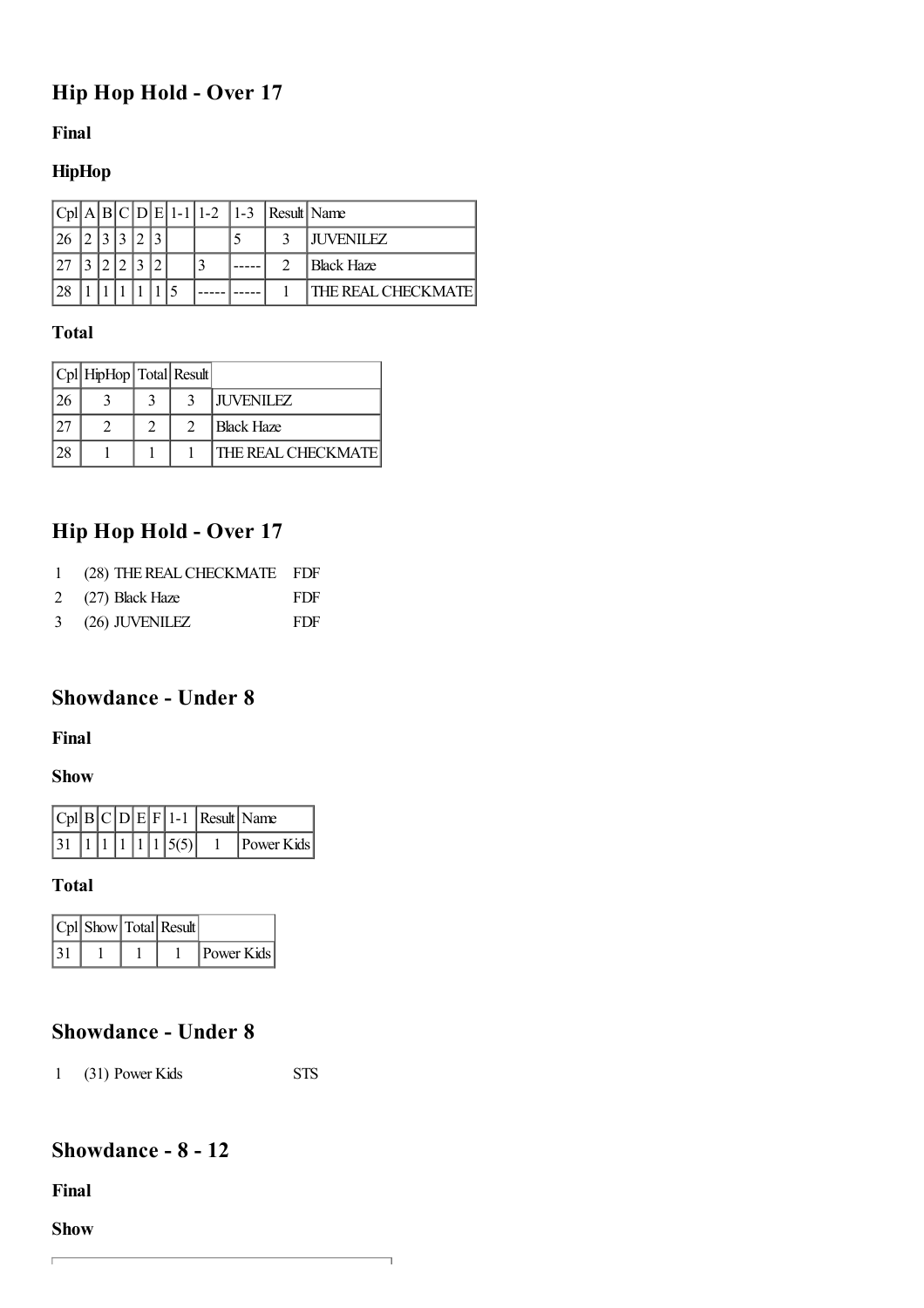|                   |  |  |  | $ Cpl B C D E F 1-1 1-2 1-3$ | Result Name |                |
|-------------------|--|--|--|------------------------------|-------------|----------------|
| $36$ $ 3 3 3 3 3$ |  |  |  |                              |             | Summer Time    |
| $ 37\rangle$      |  |  |  |                              |             | Military Girls |
| $138 +$           |  |  |  |                              |             | Greace Light   |

|    |  | Cpl Show Total Result |                |
|----|--|-----------------------|----------------|
| 36 |  |                       | Summer Time    |
|    |  |                       | Military Girls |
| 38 |  |                       | Greace Light   |

# **Showdance - 8 - 12**

| 1 (37) Military Girls | ODC        |
|-----------------------|------------|
| 2 (38) Greace Light   | <b>STS</b> |
| 3 (36) Summer Time    | LGF Dans   |

# <span id="page-3-0"></span>**Showdance - 12 - 17**

#### **Final**

#### **Show**

|     |  |  |  | $ Cpl B C D E F 1-1 1-2 1-3$ | $ 1-4 $ | Result Name |                       |
|-----|--|--|--|------------------------------|---------|-------------|-----------------------|
| 46  |  |  |  |                              |         |             | <b>STS</b> Dreamteam  |
| .47 |  |  |  |                              |         |             | Rocking Rydell        |
| 48  |  |  |  |                              |         |             | Show My Hat           |
| 49  |  |  |  |                              |         |             | <b>Shooting Stars</b> |

### **Total**

|    |   |                | Cpl Show Total Result |                       |
|----|---|----------------|-----------------------|-----------------------|
| 46 |   |                |                       | <b>STS</b> Dreamteam  |
| 47 |   |                |                       | Rocking Rydell        |
| 48 | 3 | 3              | 3                     | Show My Hat           |
| 49 | 2 | $\overline{c}$ | $\mathcal{L}$         | <b>Shooting Stars</b> |

# **Showdance - 12 - 17**

| $\mathbf{1}$ | (47) Rocking Rydell | <b>SSF</b> |
|--------------|---------------------|------------|
| 2            | (49) Shooting Stars | ODC        |
| 3            | (48) Show My Hat    | <b>HSD</b> |
| 4            | (46) STS Dreamteam  | <b>STS</b> |

# <span id="page-3-1"></span>**Rock'n Roll Talent - Minibørn/Børn**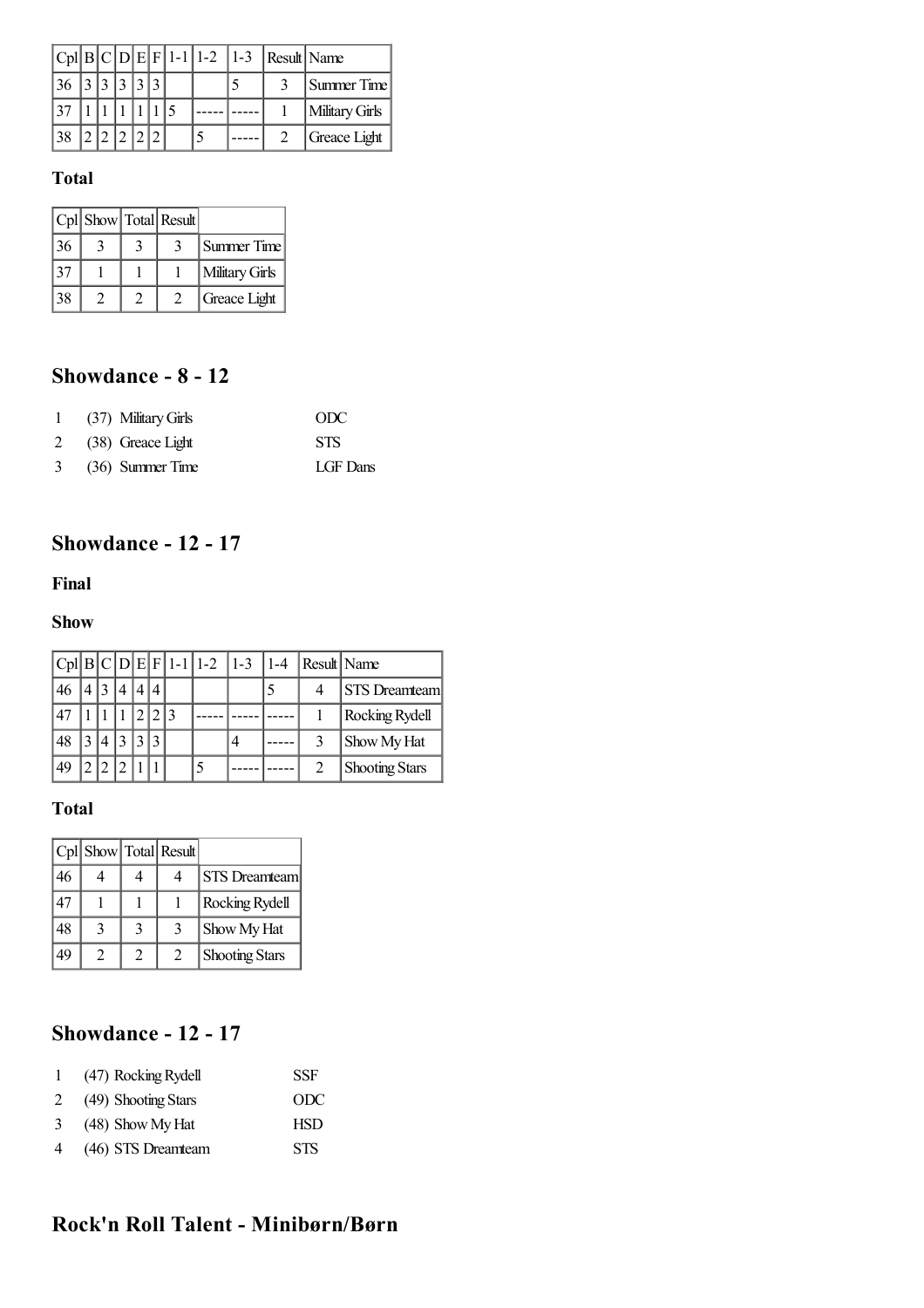#### **Rock´n Roll**

|    |                |              |     |  | $ Cpl A C D E F 1-1 1-2 1-3$ | 1-4 | $1 - 5$ |   | Result Name                                |
|----|----------------|--------------|-----|--|------------------------------|-----|---------|---|--------------------------------------------|
| 56 | 5 <sub>1</sub> | $\mathbf{3}$ | 414 |  |                              | 4   |         | 4 | Sigrun Gregersen - Hjælper Hjælper (MB)    |
|    | $\mathbf{r}$   | $\leq$       |     |  |                              |     | 5       |   | Ida Loftager - Carla Malou Frederiksen     |
| 62 |                |              |     |  |                              |     |         | 2 | Andrea Trillingsgaard - Amanda Lund i Dali |
| 63 |                |              |     |  |                              |     |         |   | Angelina Jørgensen - Julie Saugmandsgaard  |
|    | 4              |              |     |  |                              |     |         |   | Olivia Junker Jensen - Magda Møller Helbæk |

#### **Total**

|    | Cpl Rock'n Roll Total Result |   |   |                                            |
|----|------------------------------|---|---|--------------------------------------------|
| 56 |                              | 4 | 4 | Sigrun Gregersen - Hjælper Hjælper (MB)    |
| 61 |                              | 5 |   | Ida Loftager - Carla Malou Frederiksen     |
| 62 |                              |   |   | Andrea Trillingsgaard - Amanda Lund i Dali |
| 63 |                              |   |   | Angelina Jørgensen - Julie Saugmandsgaard  |
| 64 |                              | 3 |   | Olivia Junker Jensen - Magda Møller Helbæk |

#### **Rock'n Roll Talent - Minibørn/Børn**

- 1 (63) AngelinaJørgensen Julie Saugmandsgaard TeamRN
- 2 (62) Andrea Trillingsgaard Amanda Lund iDali LGF Dans
- 3 (64) OliviaJunker Jensen Magda Møller Helbæk SSF
- 4 (56) SigrunGregersen Hjælper Hjælper (MB) STS
- 5 (61) Ida Loftager Carla Malou Frederiksen STS

### <span id="page-4-0"></span>**Rock'n Roll Talent - Junior**

#### **Final**

#### **Rock´n Roll**

|    |  |  |  | $ Cpl A C D E F 1-1 1-2$ Result Name |                                              |
|----|--|--|--|--------------------------------------|----------------------------------------------|
|    |  |  |  |                                      | Sofie Højmose Johnsen - Anna Ørnskov         |
| 73 |  |  |  |                                      | Karen Godtkjær Hansen - Naja Sørensen Jølnov |

#### **Total**

|    | $ Cpl $ Rock'n Roll Total Result |  |                                              |
|----|----------------------------------|--|----------------------------------------------|
|    |                                  |  | Sofie Højmose Johnsen - Anna Ørnskov         |
| 73 |                                  |  | Karen Godtkjær Hansen - Naja Sørensen Jølnov |

### **Rock'n Roll Talent - Junior**

- 1 (71) Sofie Højmose Johnsen Anna Ørnskov STS
- 2 (73) KarenGodtkjær Hansen Naja Sørensen Jølnov STS

#### **Final**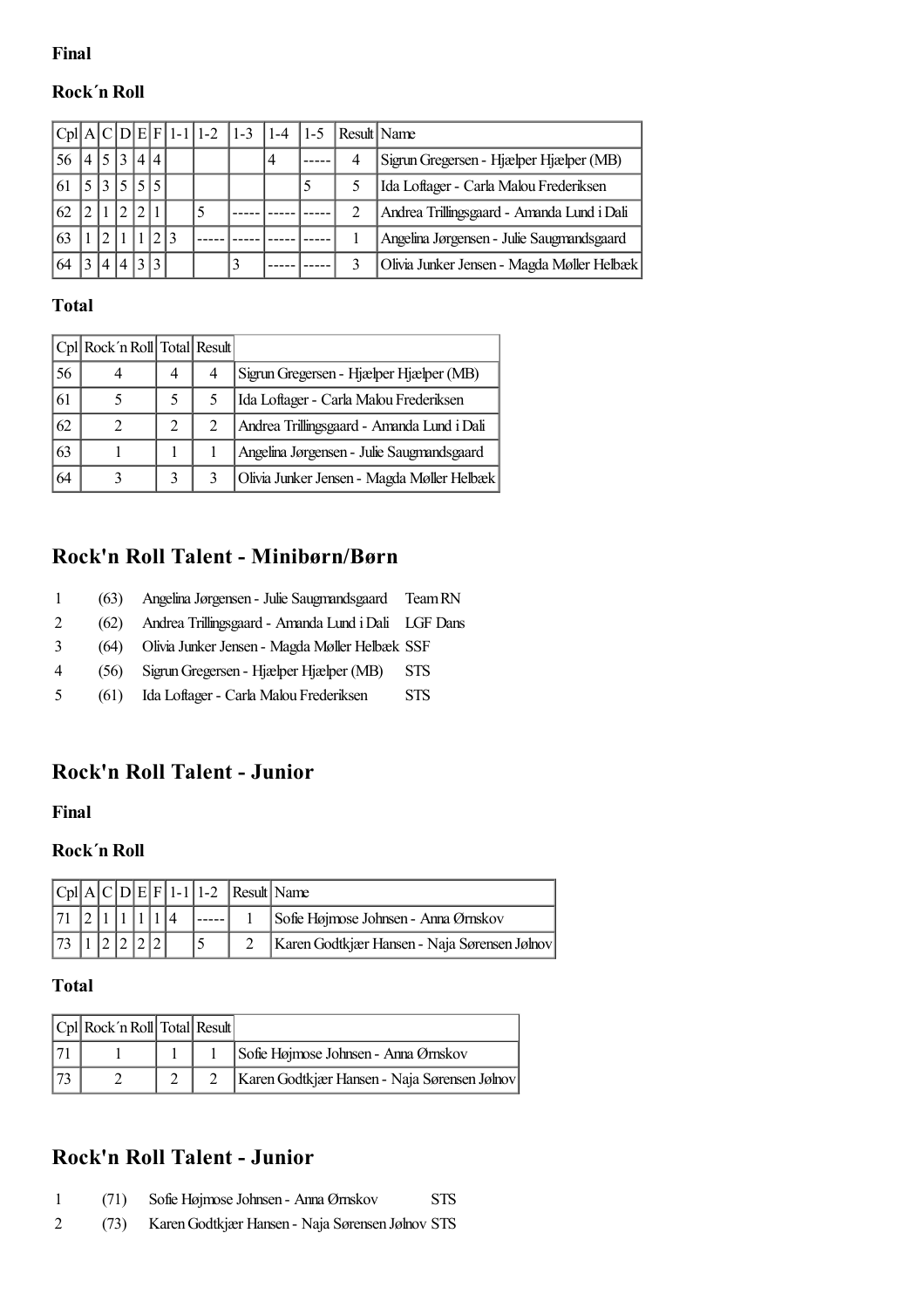## <span id="page-5-0"></span>**Rock'n Roll Sport - Børn**

**Final**

#### **Rock´n Roll**

|  |  |  |                                                                | $ Cpl A C D E F 1-1 $ Result Name            |
|--|--|--|----------------------------------------------------------------|----------------------------------------------|
|  |  |  | $\left  77 \right  1 \left  1 \right  1 \left  1 \right  5(5)$ | Anna Møller Helbæk - Alberte Houskov Iversen |

#### **Total**

| Cpl Rock'n Roll Total Result |  |                                              |
|------------------------------|--|----------------------------------------------|
|                              |  | Anna Møller Helbæk - Alberte Houskov Iversen |

## **Rock'n Roll Sport - Børn**

1 (77) Anna Møller Helbæk - Alberte Houskov Iversen SSF

# <span id="page-5-1"></span>**Rock'n Roll Sport - Junior**

**Final**

#### **Rock´n Roll**

|    |                          |    |       |  |  |  |   |   | $ Cpl A C D E F 1-1 1-2 1-3 1-4 1-5 Result Name$ |
|----|--------------------------|----|-------|--|--|--|---|---|--------------------------------------------------|
| 81 | $\overline{\mathcal{A}}$ | 14 | 4 4 3 |  |  |  |   | 4 | Lasse Agergaard - Isabella Graff Lauritsen       |
| 82 |                          |    |       |  |  |  | 5 |   | Simon Karlsen - Maja lauth                       |
| 83 |                          |    |       |  |  |  |   | っ | Liv Riksted Rasmussen - Lærke Riksted Rasmussen  |
| 84 |                          |    |       |  |  |  |   | 3 | Emilie Rudbeck Jørgensen - Nanna Nold Raahede    |
| 85 |                          |    |       |  |  |  |   |   | Frida Urhonen - Nanna Funch Carstens             |

#### **Total**

|    | Cpl Rock'n Roll Total Result |   |   |                                                 |
|----|------------------------------|---|---|-------------------------------------------------|
| 81 | 4                            | 4 | 4 | Lasse Agergaard - Isabella Graff Lauritsen      |
| 82 | 5                            |   |   | Simon Karlsen - Maja lauth                      |
| 83 | 2                            |   |   | Liv Riksted Rasmussen - Lærke Riksted Rasmussen |
| 84 | 3                            | 3 |   | Emilie Rudbeck Jørgensen - Nanna Nold Raahede   |
| 85 |                              |   |   | Frida Urhonen - Nanna Funch Carstens            |

# **Rock'n Roll Sport - Junior**

|                | (85) | Frida Urhonen - Nanna Funch Carstens                | <b>SSF</b> |
|----------------|------|-----------------------------------------------------|------------|
| 2              | (83) | Liv Riksted Rasmussen - Lærke Riksted Rasmussen SSF |            |
| 3              | (84) | Emilie Rudbeck Jørgensen - Nanna Nold Raahede SSF   |            |
| $\overline{4}$ | (81) | Lasse Agergaard - Isabella Graff Lauritsen          | LGF Dans   |
| -5             | (82) | Simon Karlsen - Maja lauth                          | <b>STS</b> |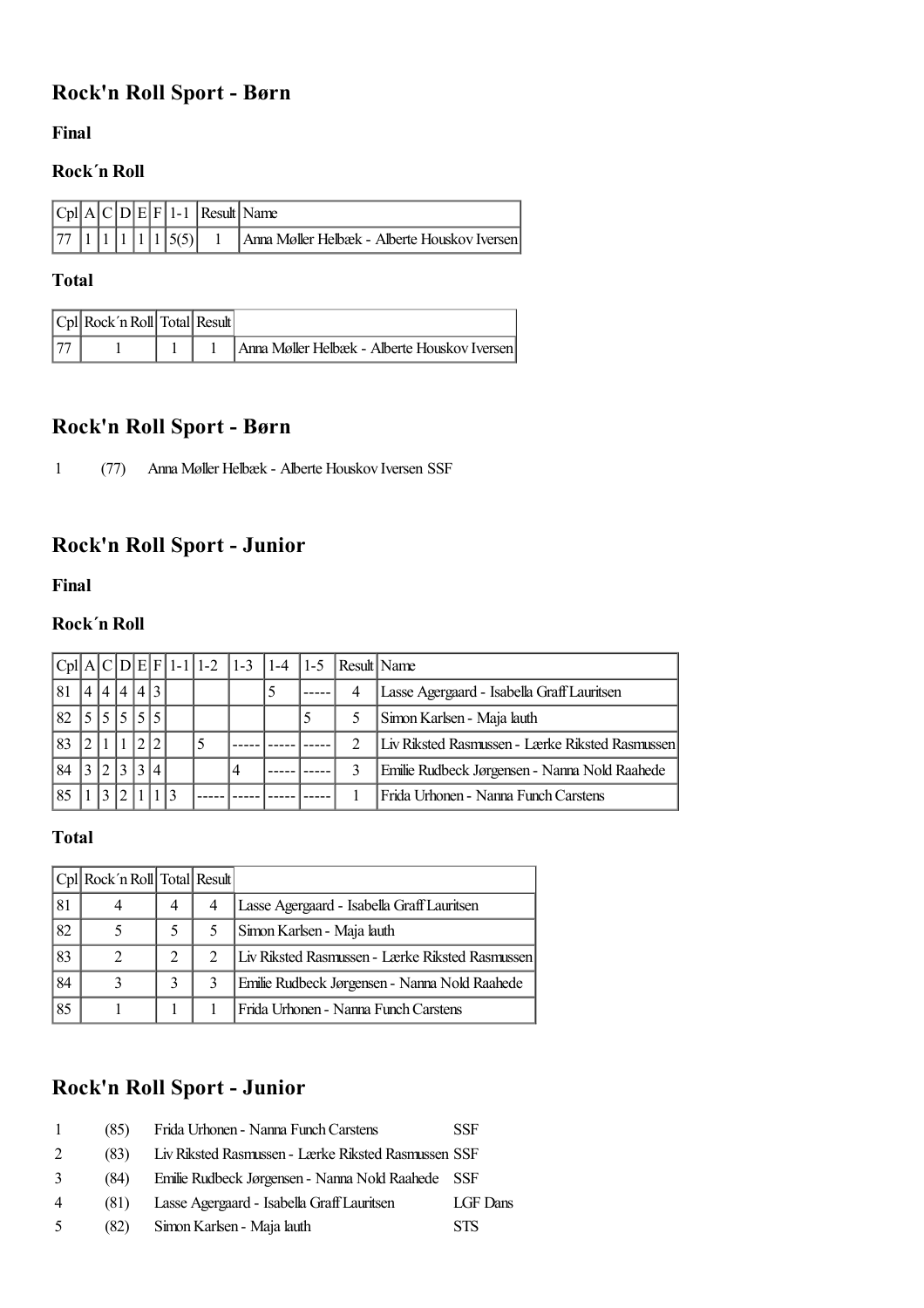## <span id="page-6-0"></span>**Disco Duo - Børn II**

#### **Final**

#### **Disco**

|  |  |  |  | $ Cpl A B C E F 1-1 $ Result Name |
|--|--|--|--|-----------------------------------|
|  |  |  |  |                                   |

#### **Total**

|  | $ Cpl $ Disco $ Total $ Result |                                  |
|--|--------------------------------|----------------------------------|
|  |                                | Laura Holst Mose - Julie Adamsen |

## **Disco Duo - Børn II**

|  |  | Laura Holst Mose - Julie<br>$(92)$ $\frac{1}{\text{Adamsen}}$ | <b>HSD</b> |
|--|--|---------------------------------------------------------------|------------|
|--|--|---------------------------------------------------------------|------------|

# <span id="page-6-1"></span>**Disco Duo - Junior I**

#### **Final**

#### **Disco**

|     |     |  |  |   | $ Cpl A B C E F 1-1 1-2 1-3 1-4 Result Name$ |                                          |
|-----|-----|--|--|---|----------------------------------------------|------------------------------------------|
|     |     |  |  |   |                                              | Maja Yde Larsen - Anna Brødbæk           |
|     |     |  |  |   |                                              | Jenni Winther Hald - Sofie Krohn Skifter |
| .98 | 4 3 |  |  |   |                                              | Ida Loftager - Isabella Bay Grimstrup    |
| 99  |     |  |  | 3 |                                              | Rigmor Bøystrup - Selina Dursun          |

#### **Total**

|     |               | Cpl   Disco   Total   Result |                                          |
|-----|---------------|------------------------------|------------------------------------------|
| 96  |               |                              | Maja Yde Larsen - Anna Brødbæk           |
| .97 | $\mathcal{L}$ |                              | Jenni Winther Hald - Sofie Krohn Skifter |
| 98  |               |                              | Ida Loftager - Isabella Bay Grimstrup    |
| 99  |               |                              | Rigmor Bøystrup - Selina Dursun          |

# **Disco Duo - Junior I**

|   | (96) | Maja Yde Larsen - Anna Brødbæk              | <b>STS</b> |
|---|------|---------------------------------------------|------------|
| 2 | (97) | Jenni Winther Hald - Sofie Krohn<br>Skifter | Team RN    |
| 3 | (99) | Rigmor Bøystrup - Selina Dursun             | ÅS         |
| 4 | (98) | Ida Loftager - Isabella Bay Grimstrup       | <b>STS</b> |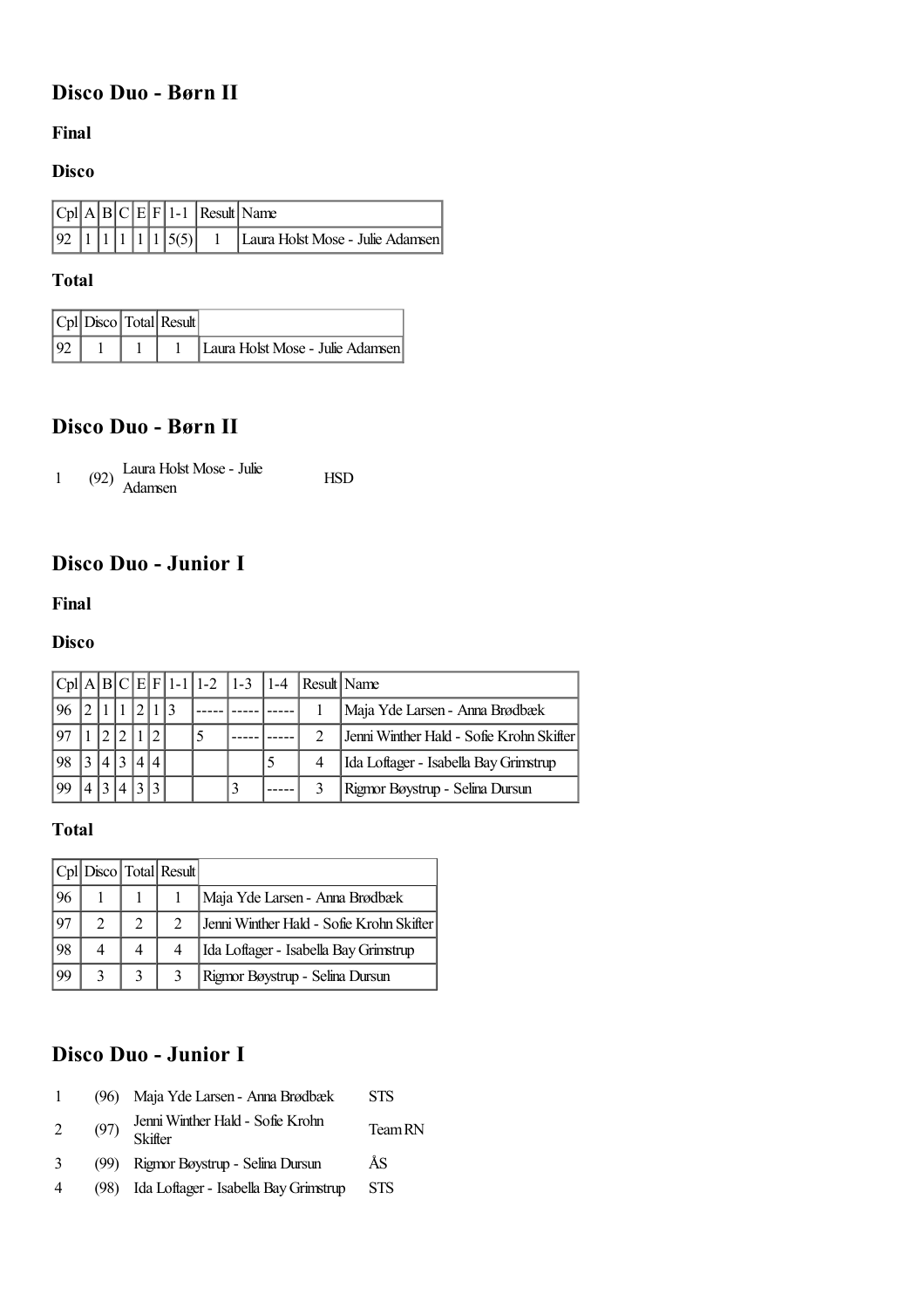# <span id="page-7-0"></span>**Disco Duo - Junior II/Ynglinge**

#### **Final**

#### **Disco**

|                                                                   |  |  |  | $ Cpl A B C E F 1-1 1-2$ Result Name |                                           |
|-------------------------------------------------------------------|--|--|--|--------------------------------------|-------------------------------------------|
| $\vert 101 \vert 2 \vert 2 \vert 2 \vert 2 \vert 2 \vert 2 \vert$ |  |  |  |                                      | Emma Ørnskov - Naja Sørensen Jølnov       |
|                                                                   |  |  |  |                                      | Anna Ørnskov - Louise Viola Hedegård Lund |

#### **Total**

|     |  | $ Cpl $ Disco $ Total $ Result |                                           |
|-----|--|--------------------------------|-------------------------------------------|
| 101 |  |                                | Emma Ørnskov - Naja Sørensen Jølnov       |
| 102 |  |                                | Anna Ørnskov - Louise Viola Hedegård Lund |

# **Disco Duo - Junior II/Ynglinge**

|   | $(102)$ $\frac{\text{Aula}}{\text{Lund}}$ | Anna Ørnskov - Louise Viola Hedegård      | <b>STS</b> |
|---|-------------------------------------------|-------------------------------------------|------------|
| 2 |                                           | (101) Emma Ørnskov - Naja Sørensen Jølnov | <b>STS</b> |

## <span id="page-7-1"></span>**Hip Hop Duo - Børn II**

#### **Final**

#### **HipHop**

|  |  |  |                    | $ Cpl A B D E F 1-1 $ Result Name |
|--|--|--|--------------------|-----------------------------------|
|  |  |  | 106 1 1 1 1 1 5(5) | Annabell Krogh - Jasmin Overgaard |

#### **Total**

|     | $ Cpl $ HipHop $ Total $ Result |  |                                   |
|-----|---------------------------------|--|-----------------------------------|
| 106 |                                 |  | Annabell Krogh - Jasmin Overgaard |

## **Hip Hop Duo - Børn II**

1 (106) AnnabellKrogh - JasminOvergaard VSD

# <span id="page-7-2"></span>**Hip Hop Duo - Junior I**

**Final**

### **HipHop**

|  |  |  |  |  | $ Cpl A B D E F 1-1 1-2 1-3 $ Result Name |                                         |
|--|--|--|--|--|-------------------------------------------|-----------------------------------------|
|  |  |  |  |  |                                           | Naja Marie Bach Ibsgaard - Ida Loftager |
|  |  |  |  |  |                                           | Maja Yde Larsen - Mille Stobberup       |
|  |  |  |  |  |                                           |                                         |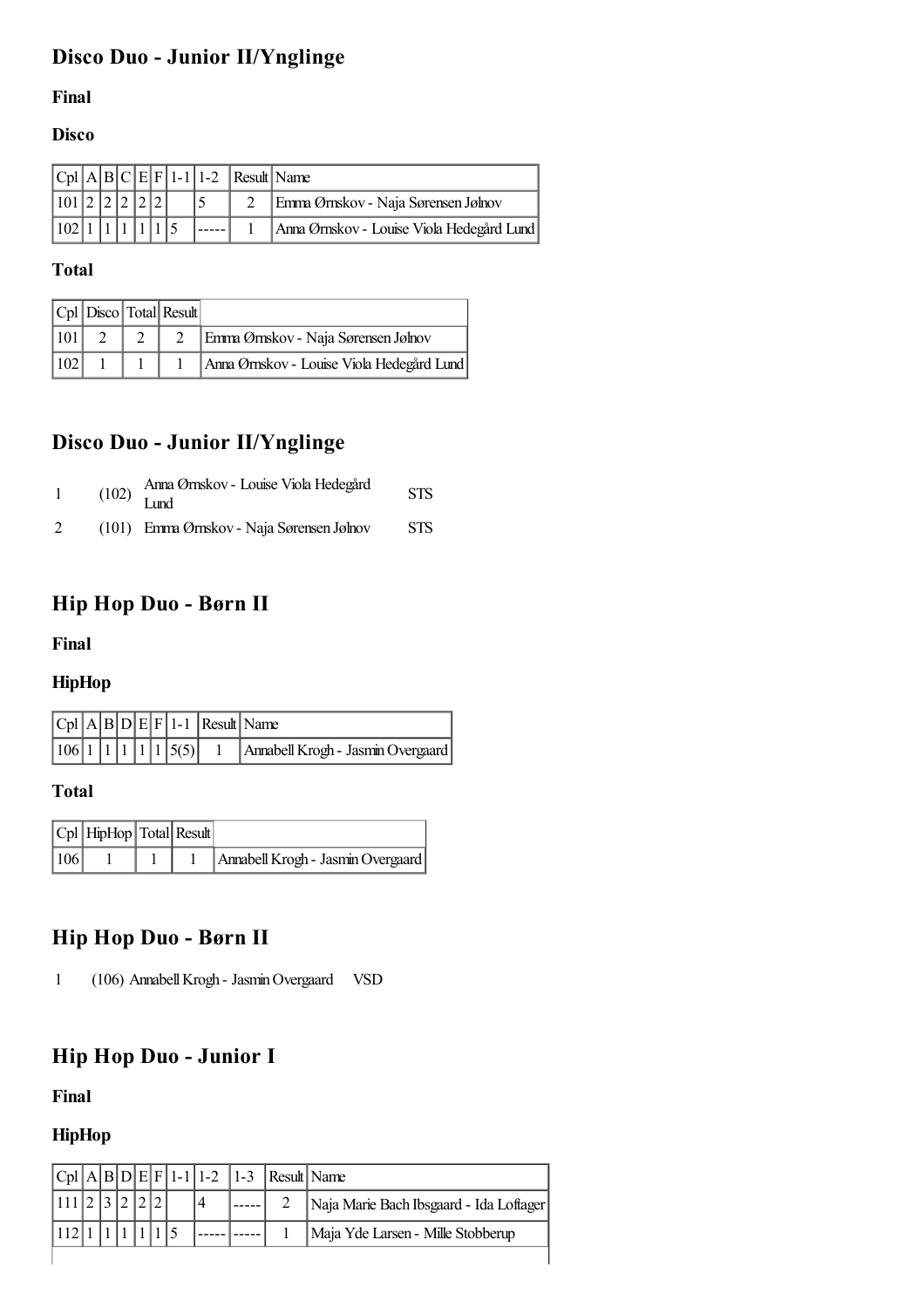| 11 | . |  |  |  |  |  |  |  | - | $P$ ortelsen - $\ldots$<br>Nini Cai |
|----|---|--|--|--|--|--|--|--|---|-------------------------------------|
|----|---|--|--|--|--|--|--|--|---|-------------------------------------|

|     | $ Cpl $ HipHop $ Total $ Result |  |                                         |
|-----|---------------------------------|--|-----------------------------------------|
|     |                                 |  | Naja Marie Bach Ibsgaard - Ida Loftager |
| 112 |                                 |  | Maja Yde Larsen - Mille Stobberup       |
| 113 |                                 |  | Lea Bertelsen - Nini Cai                |

# **Hip Hop Duo - Junior I**

|  |  |  | (112) Maja Yde Larsen - Mille Stobberup | STS |
|--|--|--|-----------------------------------------|-----|
|--|--|--|-----------------------------------------|-----|

- 2 (111) Naja Marie Bach Ibsgaard Ida Loftager STS
- 3 (113) Lea Bertelsen NiniCai HSD

# <span id="page-8-0"></span>**Hip Hop Duo - Junior II**

**Final**

#### **HipHop**

|                         |  |       |  |  |  | $ Cpl A B D E F 1-1 1-2 1-3 1-4 Result Name$ |                                                      |
|-------------------------|--|-------|--|--|--|----------------------------------------------|------------------------------------------------------|
| 121                     |  | 3 3 3 |  |  |  |                                              | Anna Diderichsen - Emina Djuvelek                    |
| 122   4   4   4   4   4 |  |       |  |  |  |                                              | Dicte Baunsgaard Kristensen - Emilie Linde Bertelsen |
| 123                     |  |       |  |  |  |                                              | Marius Fjeldal - Mie Friis Lassen                    |
| 124                     |  |       |  |  |  |                                              | Cornelia Wetke - Laura Poulsen                       |

**Total**

|     | $ Cpl $ HipHop $ Total $ Result |               |                                                      |
|-----|---------------------------------|---------------|------------------------------------------------------|
| 121 |                                 | 3             | Anna Diderichsen - Emina Djuvelek                    |
| 122 |                                 |               | Dicte Baunsgaard Kristensen - Emilie Linde Bertelsen |
| 123 |                                 |               | Marius Fjeldal - Mie Friis Lassen                    |
| 124 | $\gamma$                        | $\mathcal{L}$ | Cornelia Wetke - Laura Poulsen                       |

# **Hip Hop Duo - Junior II**

| $\mathbf{1}$   | (123) Marius Fjeldal - Mie Friis Lassen                        | MS Dans    |
|----------------|----------------------------------------------------------------|------------|
| $2^{\circ}$    | (124) Cornelia Wetke - Laura Poulsen                           | VSD        |
| $\mathcal{E}$  | (121) Anna Diderichsen - Emina Djuvelek                        | <b>FDF</b> |
| $\overline{4}$ | (122) Dicte Baunsgaard Kristensen - Emilie Linde Bertelsen STS |            |

### <span id="page-8-1"></span>**Hip Hop Duo - Ynglinge/Voksne**

**Final**

#### **HipHop**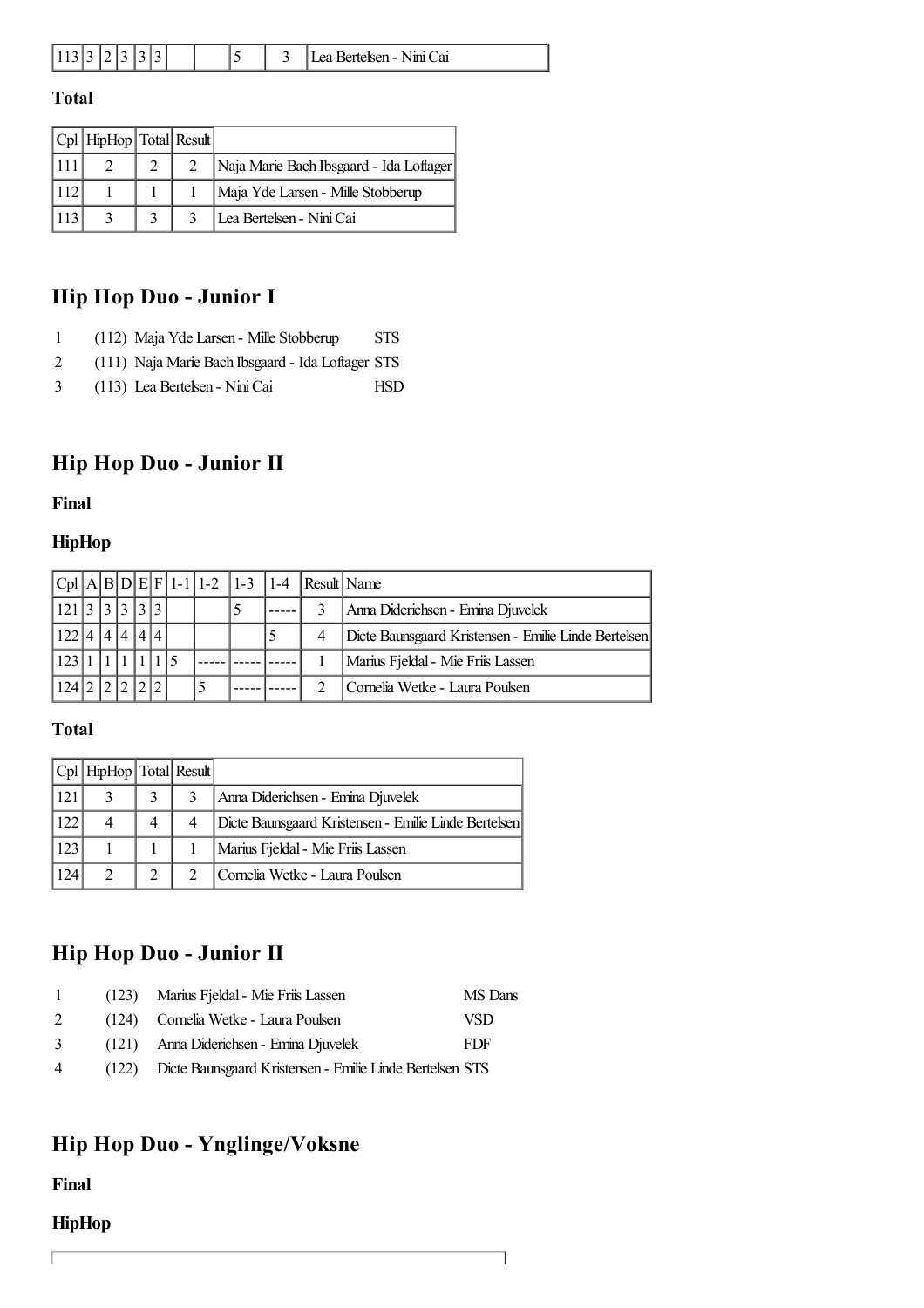|  |  |  | $ Cpl A B D E F 1-1 1-2$ | Result Name                          |
|--|--|--|--------------------------|--------------------------------------|
|  |  |  |                          | Lasse Agergaard - Hope Leskowitz (Y) |
|  |  |  |                          | Ester Lykke - Maiken Krogh           |

|     | $ Cpl $ HipHop $ Total $ Result |  |                                      |
|-----|---------------------------------|--|--------------------------------------|
|     |                                 |  | Lasse Agergaard - Hope Leskowitz (Y) |
| 136 |                                 |  | Ester Lykke - Maiken Krogh           |

# **Hip Hop Duo - Ynglinge/Voksne**

|   | (136) Ester Lykke - Maiken Krogh              | FDF      |
|---|-----------------------------------------------|----------|
| 2 | (131) Lasse Agergaard - Hope Leskowitz<br>(Y) | LGF Dans |

# <span id="page-9-0"></span>**Disco Solo - Minibørn**

#### **Final**

#### **Disco**

|  |  |  |  | $ Cpl A B C E F 1-1 1-2$ Result Name |                         |
|--|--|--|--|--------------------------------------|-------------------------|
|  |  |  |  |                                      | Sigrun Gregersen        |
|  |  |  |  |                                      | Simone Heesche Pedersen |

#### **Total**

|     |  | $ Cpl $ Disco $ Total $ Result |                         |
|-----|--|--------------------------------|-------------------------|
| 141 |  |                                | Sigrun Gregersen        |
|     |  |                                | Simone Heesche Pedersen |

### **Disco Solo - Minibørn**

| (141) Sigrun Gregersen        | <b>STS</b> |
|-------------------------------|------------|
| (142) Simone Heesche Pedersen | <b>STS</b> |

# <span id="page-9-1"></span>**Disco Solo - Børn I**

#### **Final**

### **Disco**

|       |               |  |                          |  |   | $ Cpl A B C E F 1-1 1-2 1-3 1-4 1-5 Result Name$ |                          |
|-------|---------------|--|--------------------------|--|---|--------------------------------------------------|--------------------------|
| 146 5 |               |  | $\overline{\mathcal{A}}$ |  |   |                                                  | Bjørk Liv Skyt Drivsholm |
| 147   |               |  |                          |  |   |                                                  | Isabella Bay Grimstrup   |
| 148 4 | 3             |  | $\overline{5}$           |  | 3 |                                                  | Lena Piontkowitz         |
| 149'  | $\mathcal{D}$ |  |                          |  |   |                                                  | Signe Snabe              |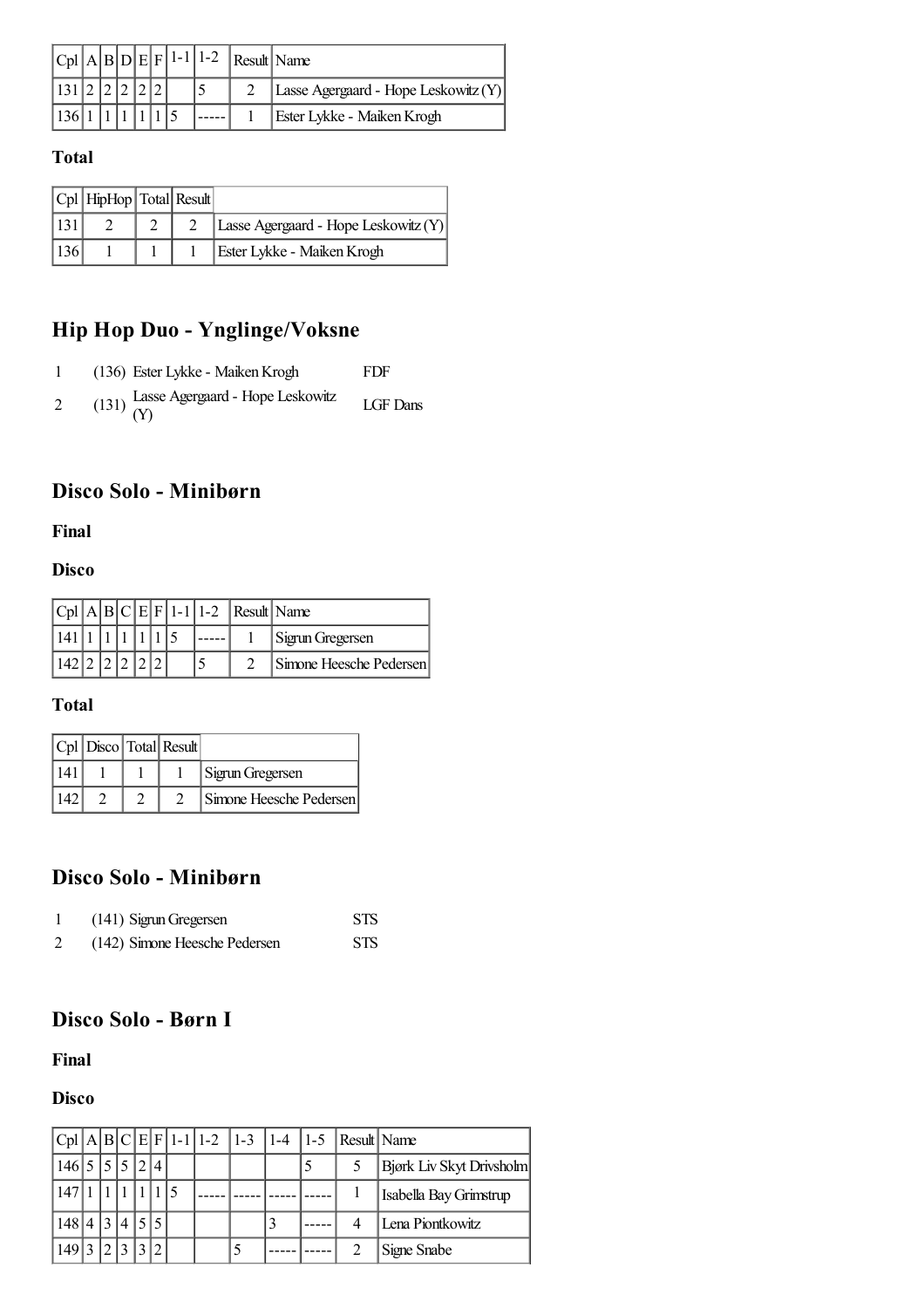| 150 |  |  |  | - |  | ⌒<br>◡ | Klara Wiborg |
|-----|--|--|--|---|--|--------|--------------|

|     |                |   | $ Cpl $ Disco $ Total $ Result |                          |
|-----|----------------|---|--------------------------------|--------------------------|
| 146 | 5              | 5 | 5                              | Bjørk Liv Skyt Drivsholm |
| 147 |                |   |                                | Isabella Bay Grimstrup   |
| 148 | 4              | 4 |                                | Lena Piontkowitz         |
| 149 | $\mathfrak{D}$ | 2 | 2                              | Signe Snabe              |
| 150 | 3              | 3 |                                | Klara Wiborg             |

# **Disco Solo - Børn I**

| $\mathbf{1}$ | (147) Isabella Bay Grimstrup   | <b>STS</b> |
|--------------|--------------------------------|------------|
| 2            | $(149)$ Signe Snabe            | LGF Dans   |
| 3            | $(150)$ Klara Wiborg           | LGF Dans   |
| 4            | (148) Lena Piontkowitz         | <b>STS</b> |
| 5            | (146) Bjørk Liv Skyt Drivsholm | <b>STS</b> |

# <span id="page-10-0"></span>**Disco Solo - Børn II**

#### **Round 1**

|     | Disco |                |   |                |                |    |                     |                               |
|-----|-------|----------------|---|----------------|----------------|----|---------------------|-------------------------------|
| Cpl |       | A B            | C | E              | F              |    | Total Recalled Name |                               |
| 157 | 5     | 3              | 3 | 4              | 4              | 19 | 2                   | Malou Rysgaard                |
| 158 | 2     | 2              |   |                | 1              | 7  | 1                   | Laura Raynholt Jessen         |
| 159 | 4     | 3              | 4 | $\overline{2}$ | 3              | 16 | 1                   | Melanie Liv Højland Lauridsen |
| 160 | 5     | 4              | 5 | 3              | 3              | 20 | 2                   | Caroline Hurit Hulgaard Witte |
| 161 | 3     | 4              | 5 | 3              | $\overline{c}$ | 17 | 1                   | Mayana Rassadrikov            |
| 163 | 3     | 4              | 4 |                | 3              | 15 | 1                   | Julie Saugmandsgaard          |
| 164 | 5     | 5              | 4 | 4              | 4              | 22 | 2                   | Victoria Ankjær Støttrup      |
| 165 | 3     | $\overline{c}$ |   | 2              | $\overline{2}$ | 10 | 1                   | Carla Malou Frederiksen       |
| 166 | 4     | 3              |   |                | 2              | 11 |                     | Ziva Merrild Juul Vestergaard |

Group 1 : 158 159 161 163 165 166

Group 2 : 157 160 164

Group 3 :

Group 4 :

Group 5 :

Group 6 :

Group 7 :

Group 8 :

Group 9 :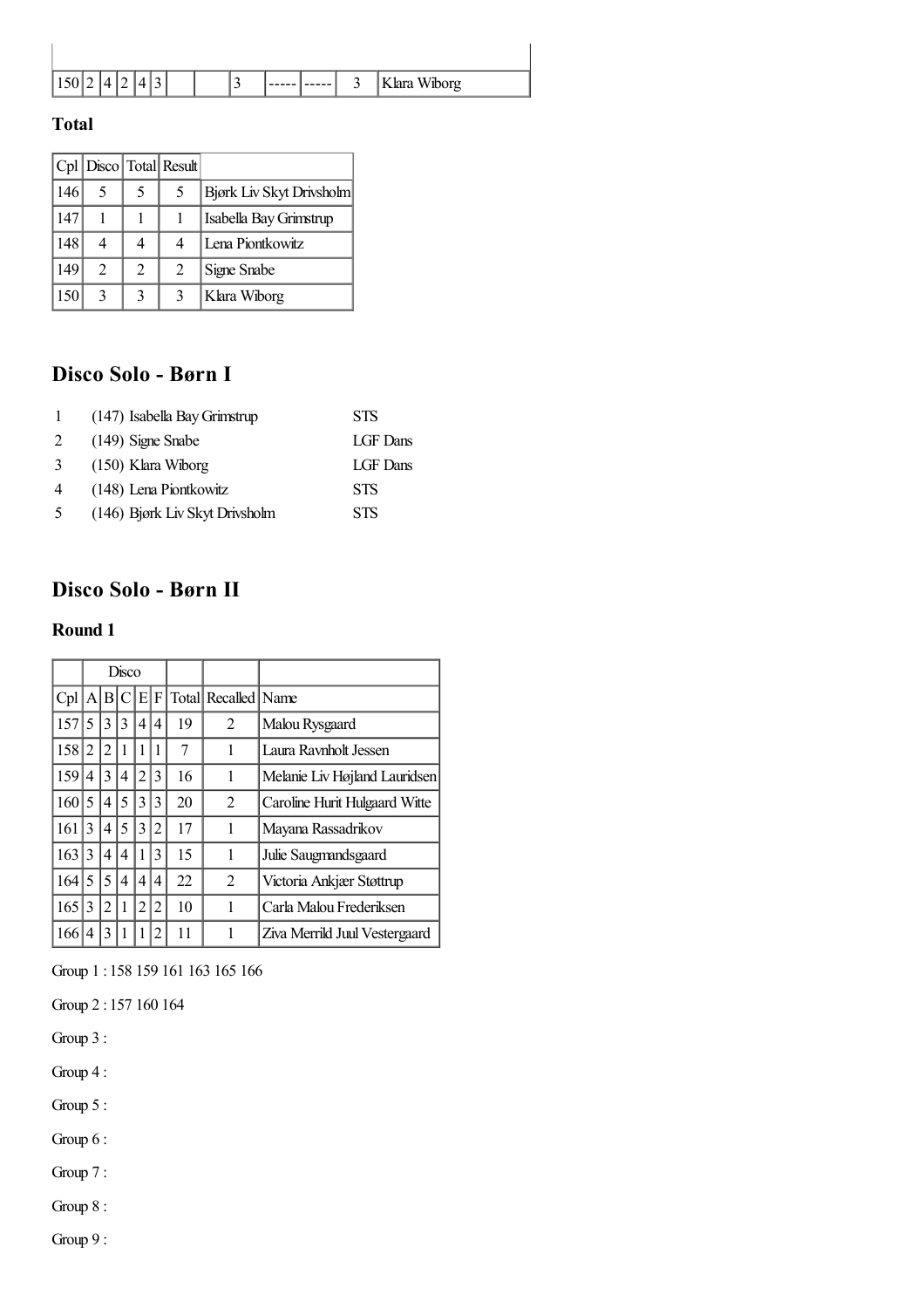# <span id="page-11-0"></span>**Disco Solo - Børn II - Finale A**

**Final**

#### **Disco**

|     |   |                |                |                          |                |             | $ Cpl A B C E F 1-1 1-2$ | $ 1-3 $ | $ 1-4 $ | $1 - 5$ | $1-6$ | Result   Name |                               |
|-----|---|----------------|----------------|--------------------------|----------------|-------------|--------------------------|---------|---------|---------|-------|---------------|-------------------------------|
| 158 |   |                |                |                          |                | $\varsigma$ |                          |         |         |         |       |               | Laura Ravnholt Jessen         |
| 159 | 5 | $\sim$ 1       | 5              | 6                        | $\overline{4}$ |             |                          |         |         | 4(19)   |       | 6             | Melanie Liv Højland Lauridsen |
| 161 | 4 | 13             | 6              | $\overline{4}$           | $\overline{c}$ |             |                          |         | 4       |         |       | 4             | Mayana Rassadrikov            |
| 163 | 3 | 6 <sup>1</sup> | $\overline{4}$ | 3                        | 3              |             |                          | 3       |         |         |       | 3             | Julie Saugmandsgaard          |
| 165 | 6 | $\overline{4}$ | 3              | $\overline{\phantom{0}}$ |                |             |                          |         |         | 4(17)   |       |               | Carla Malou Frederiksen       |
| 166 |   |                | $\mathcal{L}$  |                          |                |             | $\overline{4}$           |         |         |         |       | っ             | Ziva Merrild Juul Vestergaard |

#### **Total**

|     |   |   | Cpl   Disco   Total   Result |                               |
|-----|---|---|------------------------------|-------------------------------|
| 158 |   |   |                              | Laura Raynholt Jessen         |
| 159 | 6 | 6 | 6                            | Melanie Liv Højland Lauridsen |
| 161 | 4 | 4 | 4                            | Mayana Rassadrikov            |
| 163 | 3 | 3 | 3                            | Julie Saugmandsgaard          |
| 165 | 5 | 5 | 5                            | Carla Malou Frederiksen       |
| 166 | 2 | 2 | 2                            | Ziva Merrild Juul Vestergaard |

### **Disco Solo - Børn II - Finale A**

|                | (158) Laura Ravnholt Jessen         | <b>STS</b> |
|----------------|-------------------------------------|------------|
| $\mathfrak{D}$ | (166) Ziva Merrild Juul Vestergaard | <b>STS</b> |
| 3              | (163) Julie Saugmandsgaard          | Team RN    |
| $\overline{4}$ | (161) Mayana Rassadrikov            | LGF Dans   |
| -5             | (165) Carla Malou Frederiksen       | <b>STS</b> |
| 6              | (159) Melanie Liv Højland Lauridsen | LGF Dans   |

# <span id="page-11-1"></span>**Disco Solo - Børn II - Finale B**

#### **Final**

#### **Disco**

|          |  |  |  |  | $ Cpl A B C E F 1-1 1-2 1-3 Result Name$ |                               |
|----------|--|--|--|--|------------------------------------------|-------------------------------|
| 157 3 21 |  |  |  |  |                                          | Malou Rysgaard                |
| 160 2    |  |  |  |  |                                          | Caroline Hurit Hulgaard Witte |
|          |  |  |  |  |                                          | Victoria Ankjær Støttrup      |

#### **Total**

| Cpl   Disco   Total   Result |  |  |
|------------------------------|--|--|
|------------------------------|--|--|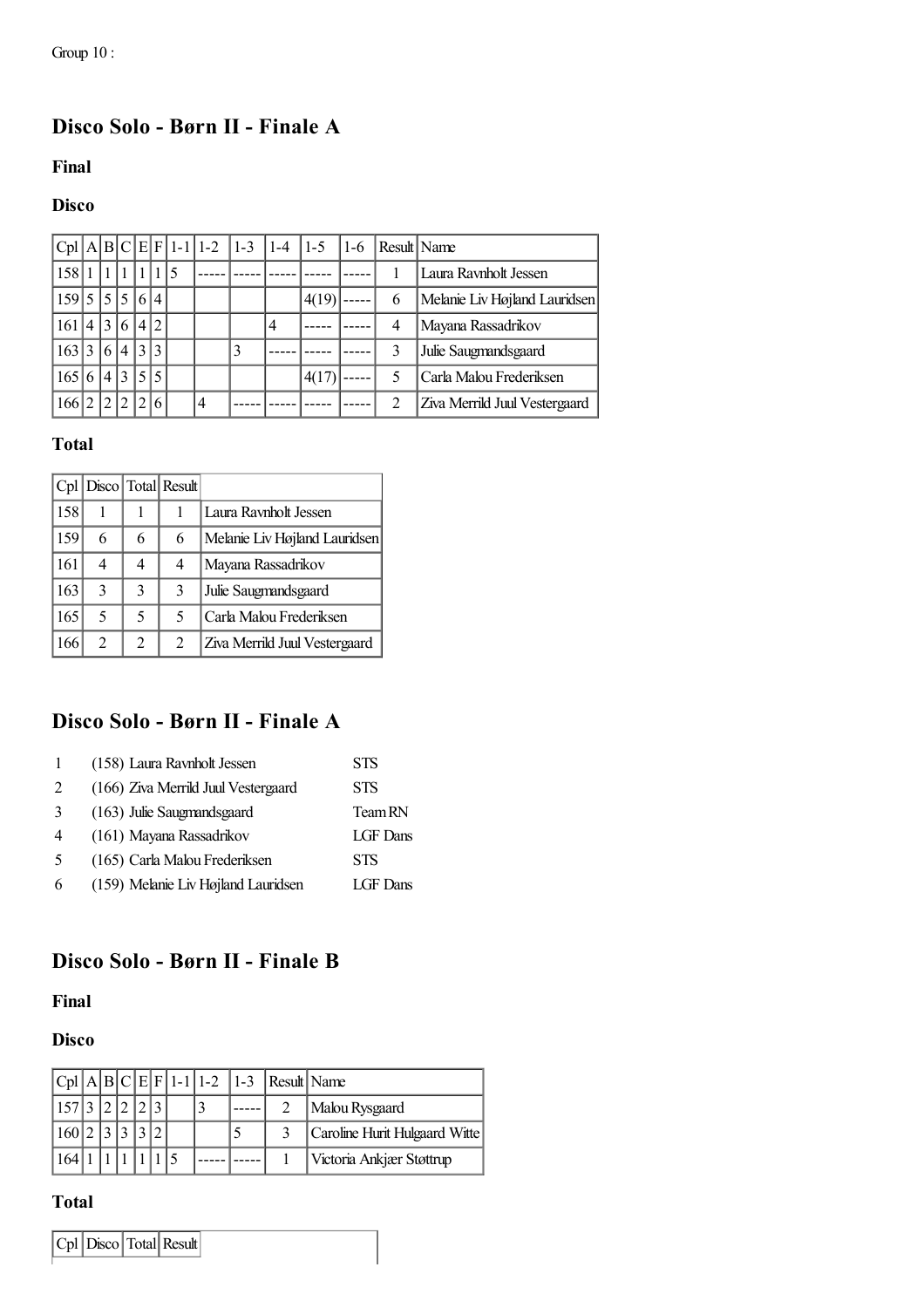| 157 |  | Malou Rysgaard                |
|-----|--|-------------------------------|
| 60  |  | Caroline Hurit Hulgaard Witte |
|     |  | Victoria Ankjær Støttrup      |

# **Disco Solo - Børn II - Finale B**

|   | (164) Victoria Ankjær Støttrup      | <b>STS</b> |
|---|-------------------------------------|------------|
| 2 | (157) Malou Rysgaard                | <b>STS</b> |
| 3 | (160) Caroline Hurit Hulgaard Witte | LGF Dans   |

# <span id="page-12-0"></span>**Disco Solo - Junior I**

#### **Final**

#### **Disco**

|     |  |  |  |  | $ Cpl A B C E F 1-1 1-2 1-3 1-4 Result Name$ |                          |
|-----|--|--|--|--|----------------------------------------------|--------------------------|
|     |  |  |  |  |                                              | Sofie Krohn Skifter      |
|     |  |  |  |  |                                              | Anna Brødbæk             |
|     |  |  |  |  |                                              | Naja Marie Bach Ibsgaard |
| 174 |  |  |  |  |                                              | Ida Loftager             |

#### **Total**

|     |                             | $ Cpl $ Disco $ Total $ Result |                          |
|-----|-----------------------------|--------------------------------|--------------------------|
|     | $\mathcal{D}_{\mathcal{L}}$ | $\mathfrak{D}$                 | Sofie Krohn Skifter      |
| 172 |                             |                                | Anna Brødbæk             |
| 173 |                             | 3                              | Naja Marie Bach Ibsgaard |
|     |                             |                                | Ida Loftager             |

# **Disco Solo - Junior I**

| $\mathbf{1}$ | (172) Anna Brødbæk             | <b>STS</b> |
|--------------|--------------------------------|------------|
| 2            | (171) Sofie Krohn Skifter      | Team RN    |
| 3            | (173) Naja Marie Bach Ibsgaard | <b>STS</b> |
| 4            | $(174)$ Ida Loftager           | <b>STS</b> |

# <span id="page-12-1"></span>**Disco Solo - Junior II**

#### **Final**

#### **Disco**

| 181 <sup> </sup><br>Emilie Linde Bertelsen |  |
|--------------------------------------------|--|
|                                            |  |
| 182<br>Anna Ørnskov                        |  |
| 184 3<br>Emma Ørnskov                      |  |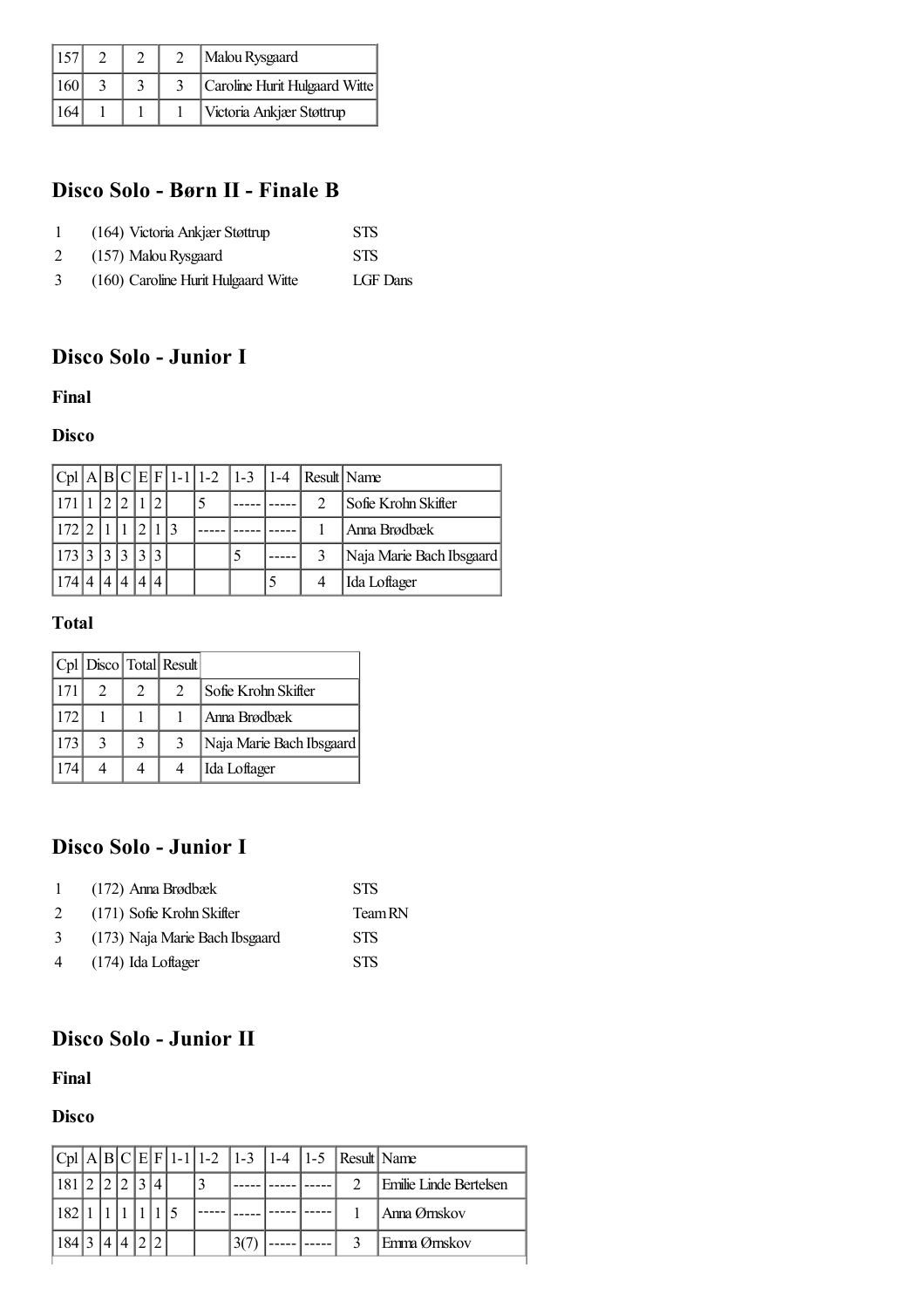|  |  |  |  |  |  | Victoria Alsted Sørensen |
|--|--|--|--|--|--|--------------------------|
|  |  |  |  |  |  | Naja Sørensen Jølnov     |

|     |   |                | Cpl   Disco   Total   Result |                          |
|-----|---|----------------|------------------------------|--------------------------|
| 181 | 2 | $\mathfrak{D}$ | $\mathfrak{D}$               | l Emilie Linde Bertelsen |
| 182 |   |                |                              | Anna Ørnskov             |
| 184 | 3 | 3              | 3                            | l Emma Ørnskov           |
| 185 | 5 | 5              | 5                            | Victoria Alsted Sørensen |
| 186 |   |                | 4                            | Naja Sørensen Jølnov     |

# **Disco Solo - Junior II**

| $\mathbf{1}$ | (182) Anna Ørnskov             | <b>STS</b> |
|--------------|--------------------------------|------------|
| 2            | (181) Emilie Linde Bertelsen   | <b>STS</b> |
| 3            | (184) Emma Ørnskov             | <b>STS</b> |
| 4            | (186) Naja Sørensen Jølnov     | <b>STS</b> |
| 5            | (185) Victoria Alsted Sørensen | <b>STS</b> |

# <span id="page-13-0"></span>**Disco Solo - Ynglinge/Voksne**

#### **Final**

#### **Disco**

|  |  |  |  | $ Cpl A B C E F 1-1 1-2 1-3 Result Name$ |                       |
|--|--|--|--|------------------------------------------|-----------------------|
|  |  |  |  |                                          | Clara Dyhr Sønderskov |
|  |  |  |  |                                          | Lasse Agergaard       |
|  |  |  |  |                                          | Louise Vrist $(V)$    |

### **Total**

|     |  | $ Cpl $ Disco $ Total $ Result |                       |
|-----|--|--------------------------------|-----------------------|
| 191 |  |                                | Clara Dyhr Sønderskov |
| 192 |  |                                | Lasse Agergaard       |
| 196 |  |                                | Louise Vrist (V)      |

## **Disco Solo - Ynglinge/Voksne**

|   | (191) Clara Dyhr Sønderskov | <b>STS</b> |
|---|-----------------------------|------------|
| 2 | (192) Lasse Agergaard       | <b>STS</b> |
| 3 | $(196)$ Louise Vrist (V)    | Team RN    |

# <span id="page-13-1"></span>**Hip Hop Solo - Minibørn/Børn I**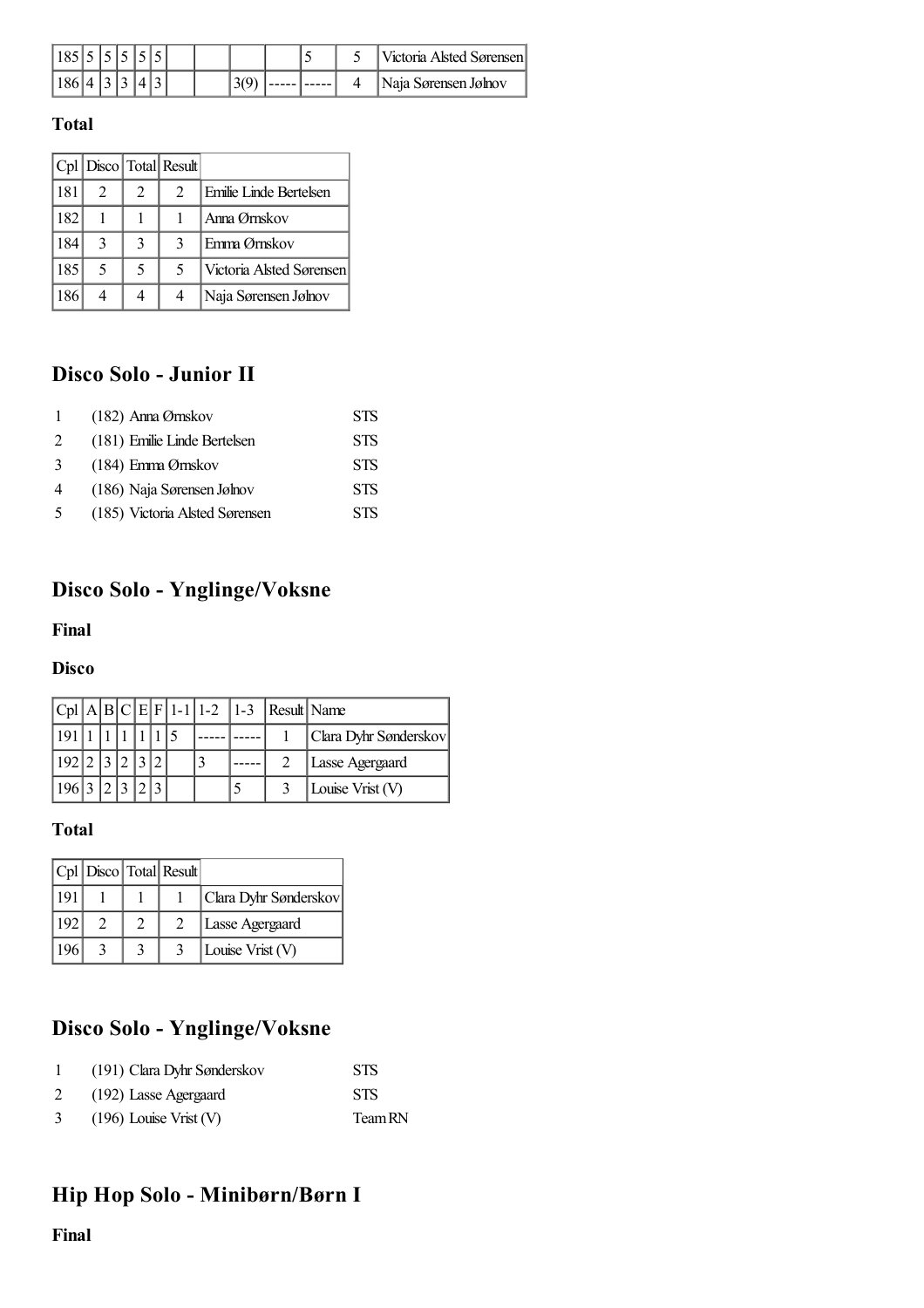### **HipHop**

|                               |  |  |  |  | $ Cpl A B D E F 1-1 1-2 1-3 Result Name$ |                               |
|-------------------------------|--|--|--|--|------------------------------------------|-------------------------------|
| $ 201 $ 3   1   1   1   3   3 |  |  |  |  |                                          | Sigrun Gregersen (MB)         |
| 206 1 2 3 3 2                 |  |  |  |  |                                          | Agnes Kjær                    |
| 207 2 3 2 2 1                 |  |  |  |  |                                          | <b>Isabella Bay Grimstrup</b> |

#### **Total**

|     | $ Cpl $ HipHop $ Total $ Result |  |                        |
|-----|---------------------------------|--|------------------------|
| 201 |                                 |  | Sigrun Gregersen (MB)  |
| 206 |                                 |  | Agnes Kjær             |
| 20' |                                 |  | Isabella Bay Grimstrup |

# **Hip Hop Solo - Minibørn/Børn I**

|   | (201) Sigrun Gregersen (MB)  | <b>STS</b> |
|---|------------------------------|------------|
| 2 | (207) Isabella Bay Grimstrup | <b>STS</b> |
| 3 | $(206)$ Agnes Kjær           | MS Dans    |

# <span id="page-14-0"></span>**Hip Hop Solo - Børn II**

#### **Round 1**

|     | HipHo |   |           |   |   |    |                             |                                |
|-----|-------|---|-----------|---|---|----|-----------------------------|--------------------------------|
| Cpl |       |   | A B D E F |   |   |    | Total Recalled   Name       |                                |
| 211 | 3     | 3 | 3         | 3 | 4 | 16 |                             | Victoria Ankjær Støttrup       |
| 212 | 5     | 4 | 4         | 3 | 3 | 19 | 2                           | Melanie Liv Højland Lauridsen  |
| 213 | 1     | 2 |           |   |   | 6  |                             | Mille Stobberup                |
| 214 | 4     | 5 |           |   | 2 | 13 |                             | Ida Wenzel                     |
| 215 | 5     | 3 | 3         | 3 | 4 | 18 | $\mathfrak{D}$              | Angelica Pedersen              |
| 216 | 1     | 2 |           |   |   | 6  |                             | Akita Phimdi                   |
| 217 | 4     | 3 | 2         | 3 | 3 | 15 |                             | Karlina Hendriksdóttir Thomsen |
| 218 | 4     | 5 | 3         | 2 | 3 | 17 | $\mathcal{D}_{\mathcal{L}}$ | Malou Rysgaard                 |

Group 1 : 211 213 214 216 217

Group 2 : 212 215 218

Group 3 :

Group 4 :

Group 5 :

Group 6 :

Group 7 :

Group 8 :

Group 9 :

Group 10 :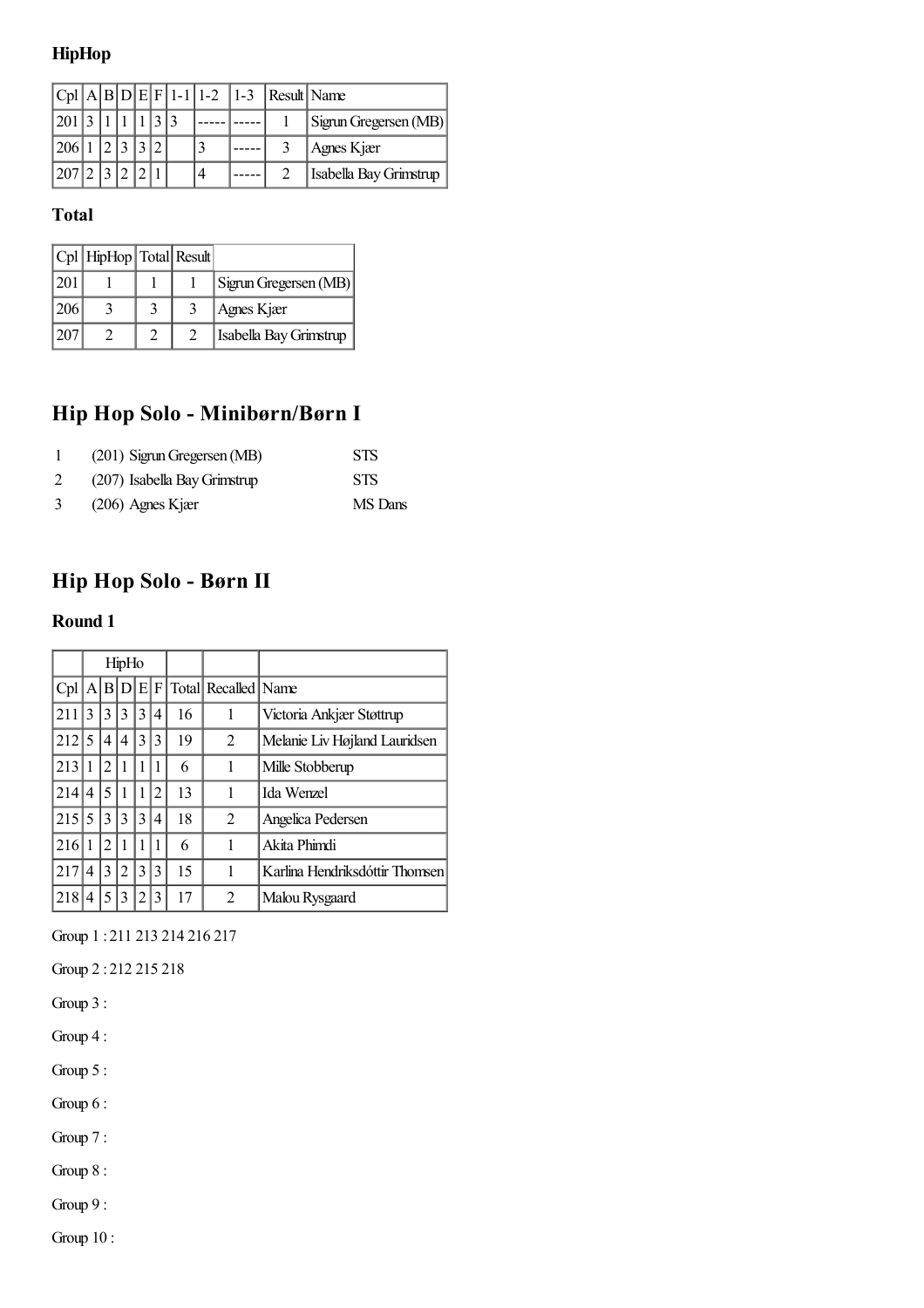# <span id="page-15-0"></span>**Hip Hop Solo - Børn II - Finale A**

#### **Final**

## **HipHop**

|       |                |    |    |     |  |   |  | $ Cpl A B D E F 1-1 1-2 1-3 1-4 1-5 Result Name$ |                                |
|-------|----------------|----|----|-----|--|---|--|--------------------------------------------------|--------------------------------|
| 211 3 |                | 5  | 4  | 4 5 |  |   |  | 4                                                | Victoria Ankjær Støttrup       |
| 213   |                |    |    | 3   |  |   |  |                                                  | Mille Stobberup                |
| 214   | $\overline{4}$ | 14 | 13 |     |  | 3 |  |                                                  | Ida Wenzel                     |
| 216   |                | 3  |    | 2.  |  |   |  |                                                  | Akita Phimdi                   |
| 217   |                |    |    |     |  |   |  |                                                  | Karlina Hendriksdóttir Thomsen |

### **Total**

|     | Cpl   HipHop   Total   Result |   |               |                                |
|-----|-------------------------------|---|---------------|--------------------------------|
| 211 |                               | 4 | 4             | Victoria Ankjær Støttrup       |
| 213 |                               |   |               | Mille Stobberup                |
| 214 | 3                             | 3 | 3             | Ida Wenzel                     |
| 216 | $\overline{c}$                | 2 | $\mathcal{L}$ | Akita Phimdi                   |
|     |                               | 5 | 5             | Karlina Hendriksdóttir Thomsen |

# **Hip Hop Solo - Børn II - Finale A**

| $\mathbf{1}$   | (213) Mille Stobberup                | <b>STS</b> |
|----------------|--------------------------------------|------------|
| $\mathcal{L}$  | (216) Akita Phimdi                   | VSD        |
| 3              | $(214)$ Ida Wenzel                   | Team RN    |
| $\overline{4}$ | (211) Victoria Ankjær Støttrup       | <b>STS</b> |
| $\sim$         | (217) Karlina Hendriksdóttir Thomsen | VSD        |

# <span id="page-15-1"></span>**Hip Hop Solo - Børn II - Finale B**

#### **Final**

## **HipHop**

|                                         |  |  |  |  | $ Cpl A B D E F 1-1 1-2 1-3 Result Name$ |                               |
|-----------------------------------------|--|--|--|--|------------------------------------------|-------------------------------|
| 212 1 3                                 |  |  |  |  |                                          | Melanie Liv Højland Lauridsen |
| 215 3 2 3                               |  |  |  |  |                                          | Angelica Pedersen             |
| $1218$ <sup><math>^{\circ}</math></sup> |  |  |  |  |                                          | Malou Rysgaard                |

### **Total**

|               | $ Cpl $ HipHop $ Total $ Result |  |                               |
|---------------|---------------------------------|--|-------------------------------|
| 1212          |                                 |  | Melanie Liv Højland Lauridsen |
| 215           |                                 |  | Angelica Pedersen             |
| $ 218\rangle$ |                                 |  | Malou Rysgaard                |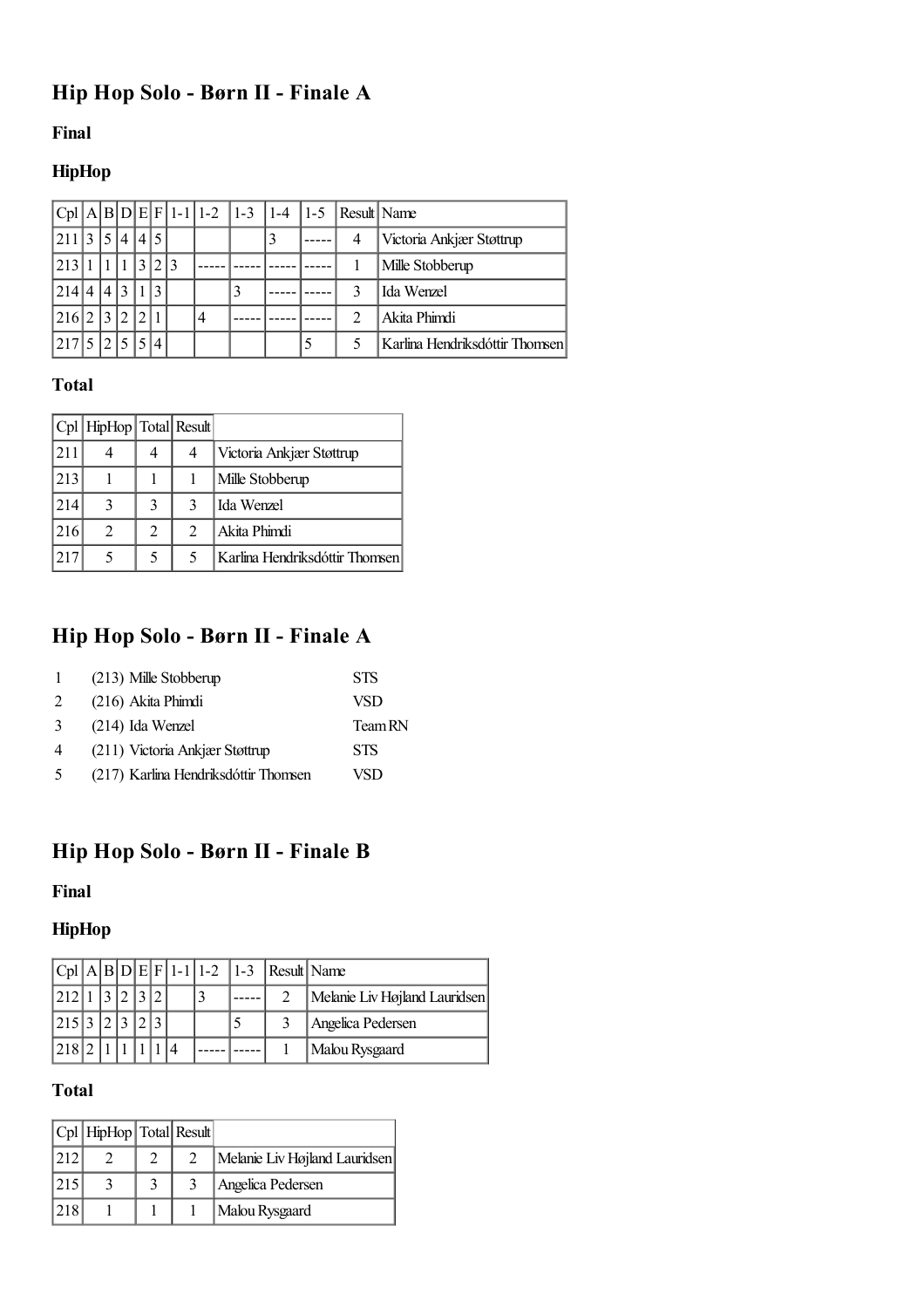## **Hip Hop Solo - Børn II - Finale B**

|   | (218) Malou Rysgaard                | <b>STS</b> |
|---|-------------------------------------|------------|
|   | (212) Melanie Liv Højland Lauridsen | LGF Dans   |
| 3 | (215) Angelica Pedersen             | <b>STS</b> |

# <span id="page-16-0"></span>**Hip Hop Solo - Junior I**

#### **Round 1**

|     | HipHo          |    |     |      |   |    |                     |                          |
|-----|----------------|----|-----|------|---|----|---------------------|--------------------------|
| Cpl | A              | ΙB | .ID | IEIF |   |    | Total Recalled Name |                          |
| 221 | 2              | 3  |     | 2    | 3 | 11 | 1                   | Naja Marie Bach Ibsgaard |
| 222 | 5              | 4  | 4   | 4    | 4 | 21 | $\overline{c}$      | Malina Christensen       |
| 223 | 2              | 2  |     | 1    | 3 | 9  | 1                   | Amanda Lund i Dali       |
| 224 | 4              | 3  | 3   | 1    | 3 | 14 | $\overline{c}$      | Dagmar Hvolbæk           |
| 225 | 2              | 2  | 2   | 1    |   | 8  | 1                   | Maja Yde Larsen          |
| 226 | 4              | 3  | 2   | 3    | 2 | 14 | $\overline{c}$      | Jenni Winther Hald       |
| 227 | $\mathfrak{D}$ | 1  |     | 1    | 2 | 7  | 1                   | Marius Fjeldal           |
| 228 | 3              | 3  | 3   | 3    | 3 | 15 | $\mathfrak{D}$      | Ida Loftager             |

Group 1 : 221 223 225 227

Group 2 : 222 224 226 228

Group 3 :

Group 4 :

Group 5 :

Group 6 :

Group 7 :

Group 8 :

Group 9 :

Group 10 :

## <span id="page-16-1"></span>**Hip Hop Solo - Junior I - Finale A**

**Final**

### **HipHop**

|           |  |              |                |               |  |  | $ Cpl A B D E F 1-1 1-2 1-3 1-4 Result Name$ |                          |
|-----------|--|--------------|----------------|---------------|--|--|----------------------------------------------|--------------------------|
| 221       |  | $\mathbf{R}$ | $\mathbf{c}$   | $\mathcal{R}$ |  |  |                                              | Naja Marie Bach Ibsgaard |
| 223 2     |  |              | $\overline{4}$ |               |  |  |                                              | Amanda Lund i Dali       |
| 225 3 3 1 |  |              |                |               |  |  |                                              | Maja Yde Larsen          |
|           |  |              |                |               |  |  |                                              | Marius Fjeldal           |

٦

#### **Total**

 $\overline{\Gamma}$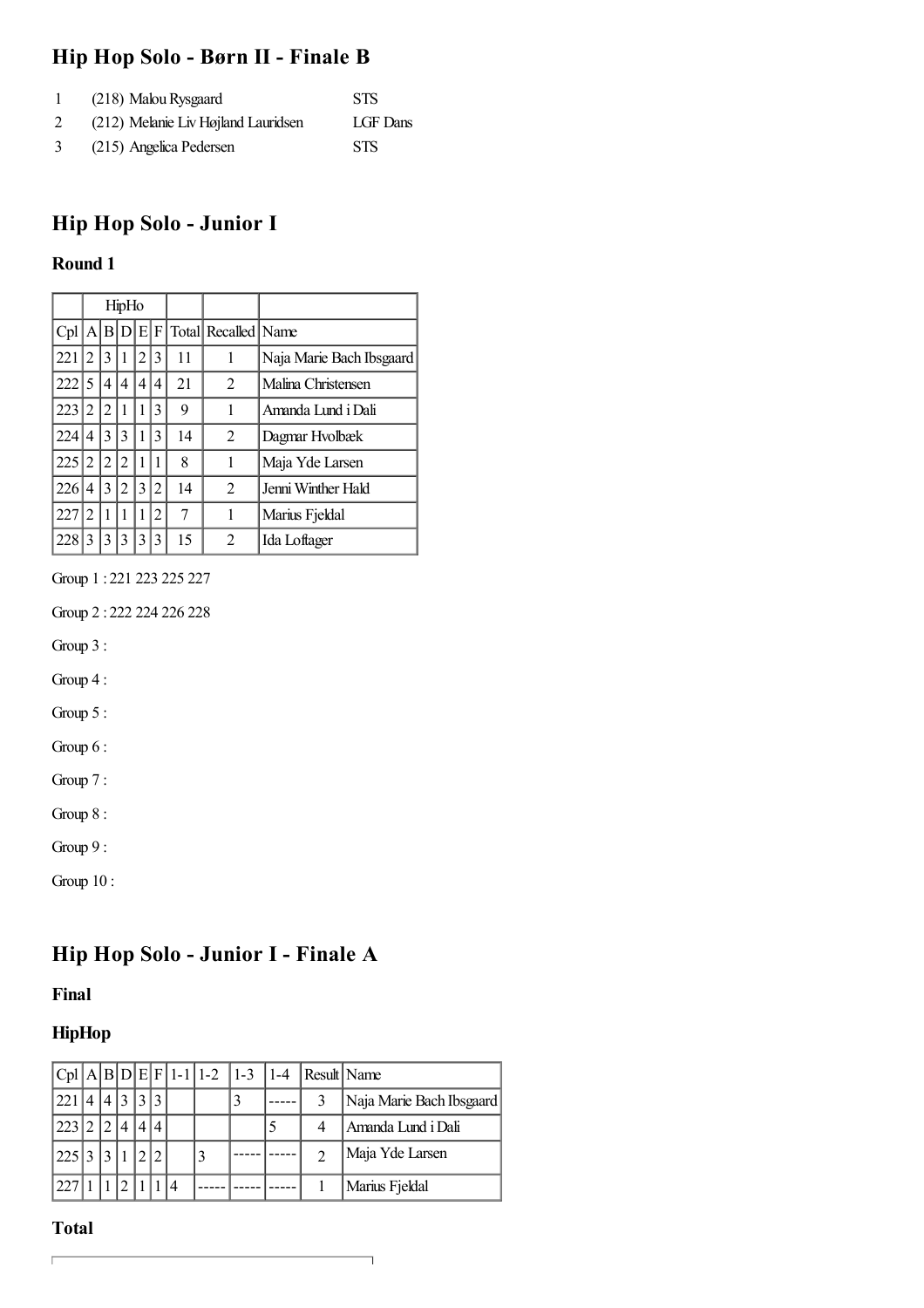|     | Cpl   HipHop   Total   Result |   |               |                          |
|-----|-------------------------------|---|---------------|--------------------------|
| 221 |                               |   |               | Naja Marie Bach Ibsgaard |
| 223 |                               |   |               | Amanda Lund i Dali       |
| 225 |                               | 2 | $\mathcal{D}$ | Maja Yde Larsen          |
|     |                               |   |               | Marius Fjeldal           |

# **Hip Hop Solo - Junior I - Finale A**

| $\mathbf{L}$ | (227) Marius Fjeldal           | MS Dans    |
|--------------|--------------------------------|------------|
| 2            | (225) Maja Yde Larsen          | <b>STS</b> |
| 3            | (221) Naja Marie Bach Ibsgaard | <b>STS</b> |
| 4            | (223) Amanda Lund i Dali       | LGF Dans   |

# <span id="page-17-0"></span>**Hip Hop Solo - Junior I - Finale B**

#### **Final**

#### **HipHop**

|               |  |  |  |  | $ Cpl A B D E F 1-1 1-2 1-3 $ Result Name |                    |
|---------------|--|--|--|--|-------------------------------------------|--------------------|
| 222 3 3 3 2 3 |  |  |  |  |                                           | Malina Christensen |
| 224 2 1       |  |  |  |  |                                           | Dagmar Hvolbæk     |
| 12281         |  |  |  |  |                                           | Ida Loftager       |

### **Total**

|     | $ Cpl $ HipHop $ Total $ Result |  |                    |
|-----|---------------------------------|--|--------------------|
| 222 |                                 |  | Malina Christensen |
| 224 |                                 |  | Dagmar Hvolbæk     |
| 228 |                                 |  | Ida Loftager       |

# **Hip Hop Solo - Junior I - Finale B**

|   | (224) Dagmar Hvolbæk     | <b>STS</b> |
|---|--------------------------|------------|
| 2 | (228) Ida Loftager       | <b>STS</b> |
| 3 | (222) Malina Christensen | LGF Dans   |

# <span id="page-17-1"></span>**Hip Hop Solo - Junior II**

#### **Final**

## **HipHop**

|           |  |  |  |                |  | $ Cpl A B D E F 1-1 1-2 1-3 1-4 1-5 1-6 Result Name$ |                        |
|-----------|--|--|--|----------------|--|------------------------------------------------------|------------------------|
| 231       |  |  |  | $\overline{4}$ |  | 2                                                    | Emilie Linde Bertelsen |
| 232 4 5 3 |  |  |  |                |  |                                                      | Naja Sørensen Jølnov   |
|           |  |  |  |                |  |                                                      | Mie Friis Lassen       |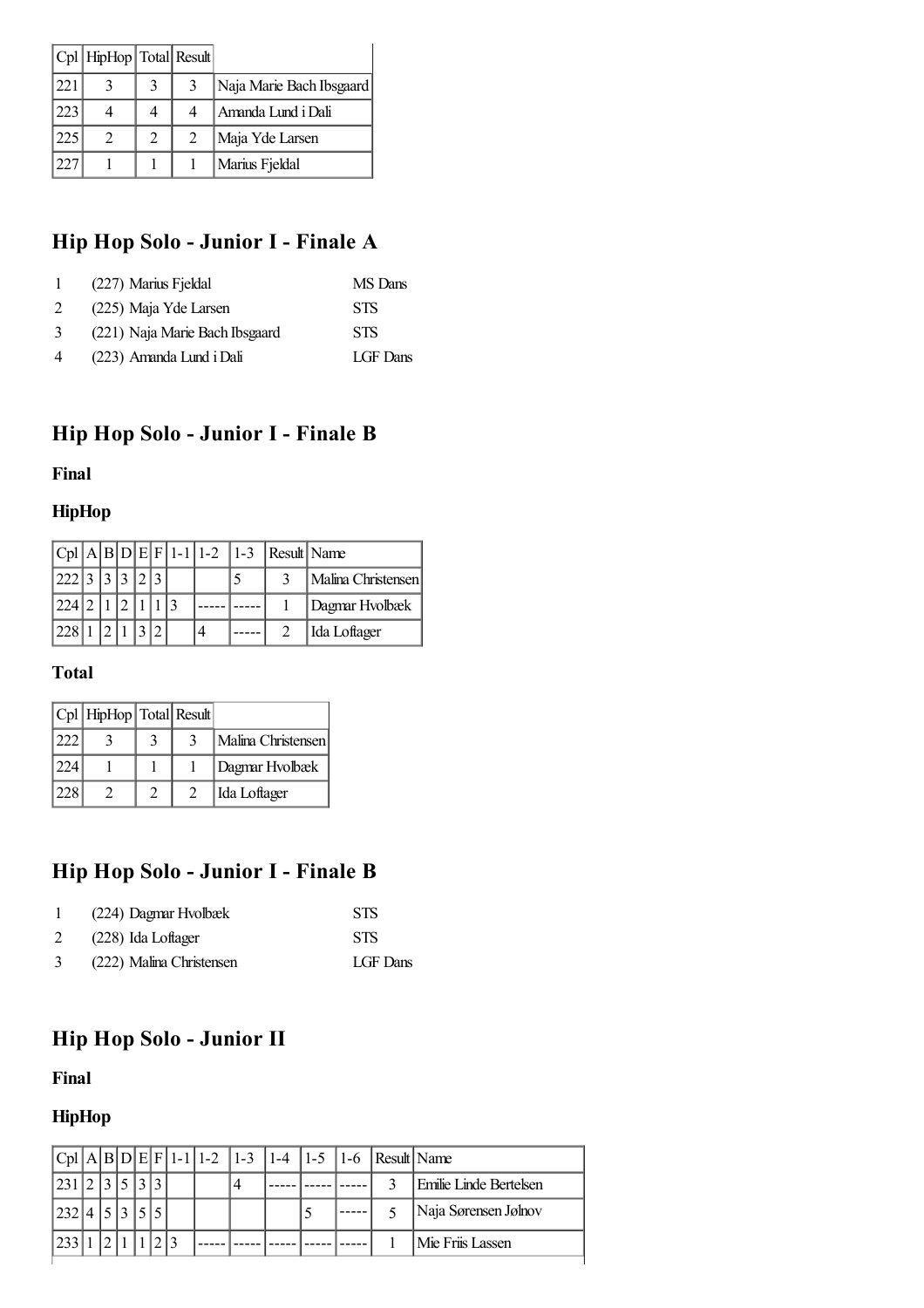| 234 5 6 6 |  |  |  |  |  |  | Dicte Baunsgaard Kristensen |
|-----------|--|--|--|--|--|--|-----------------------------|
|           |  |  |  |  |  |  | Daniella Frederiksen Jensen |
|           |  |  |  |  |  |  | Victoria Alsted Sørensen    |

|     | Cpl   HipHop   Total   Result |                |                |                             |
|-----|-------------------------------|----------------|----------------|-----------------------------|
| 231 |                               | 3              | 3              | Emilie Linde Bertelsen      |
| 232 | 5                             | 5              | 5.             | Naja Sørensen Jølnov        |
| 233 |                               |                |                | Mie Friis Lassen            |
| 234 | 6                             | 6              | 6              | Dicte Baunsgaard Kristensen |
| 235 | $\mathfrak{D}$                | $\mathfrak{D}$ | $\mathfrak{D}$ | Daniella Frederiksen Jensen |
| 236 |                               |                |                | Victoria Alsted Sørensen    |

# **Hip Hop Solo - Junior II**

|                | (233) Mie Friis Lassen            | MS Dans    |
|----------------|-----------------------------------|------------|
| 2              | (235) Daniella Frederiksen Jensen | MS Dans    |
| 3              | (231) Emilie Linde Bertelsen      | <b>STS</b> |
| $\overline{4}$ | (236) Victoria Alsted Sørensen    | <b>STS</b> |
| -5             | (232) Naja Sørensen Jølnov        | <b>STS</b> |
| 6              | (234) Dicte Baunsgaard Kristensen | <b>STS</b> |

# <span id="page-18-0"></span>**Hip Hop Solo - Ynglinge/Voksne**

#### **Final**

#### **HipHop**

|         |  |  |  |   | $ Cpl A B D E F 1-1 1-2 1-3 1-4$ | Result Name |                        |
|---------|--|--|--|---|----------------------------------|-------------|------------------------|
| 241     |  |  |  | 4 |                                  |             | Catja Grønbæk Schou    |
| $242$ : |  |  |  |   | 3(9)                             |             | Lasse Agergaard        |
| 243     |  |  |  |   |                                  |             | Camille Friis          |
| 245 2   |  |  |  |   | 3(8)                             | 2           | Emilie Hallum Raundahl |

### **Total**

|     | Cpl HipHop   Total Result |               |               |                        |
|-----|---------------------------|---------------|---------------|------------------------|
| 241 |                           | $\mathcal{L}$ | $\mathcal{D}$ | Catja Grønbæk Schou    |
| 242 |                           |               |               | Lasse Agergaard        |
| 243 |                           |               |               | Camille Friis          |
| 245 |                           |               |               | Emilie Hallum Raundahl |

# **Hip Hop Solo - Ynglinge/Voksne**

| (243) Camille Friis | <b>HSD</b> |
|---------------------|------------|
|                     |            |

(241) Catja Grønbæk Schou TeamRN